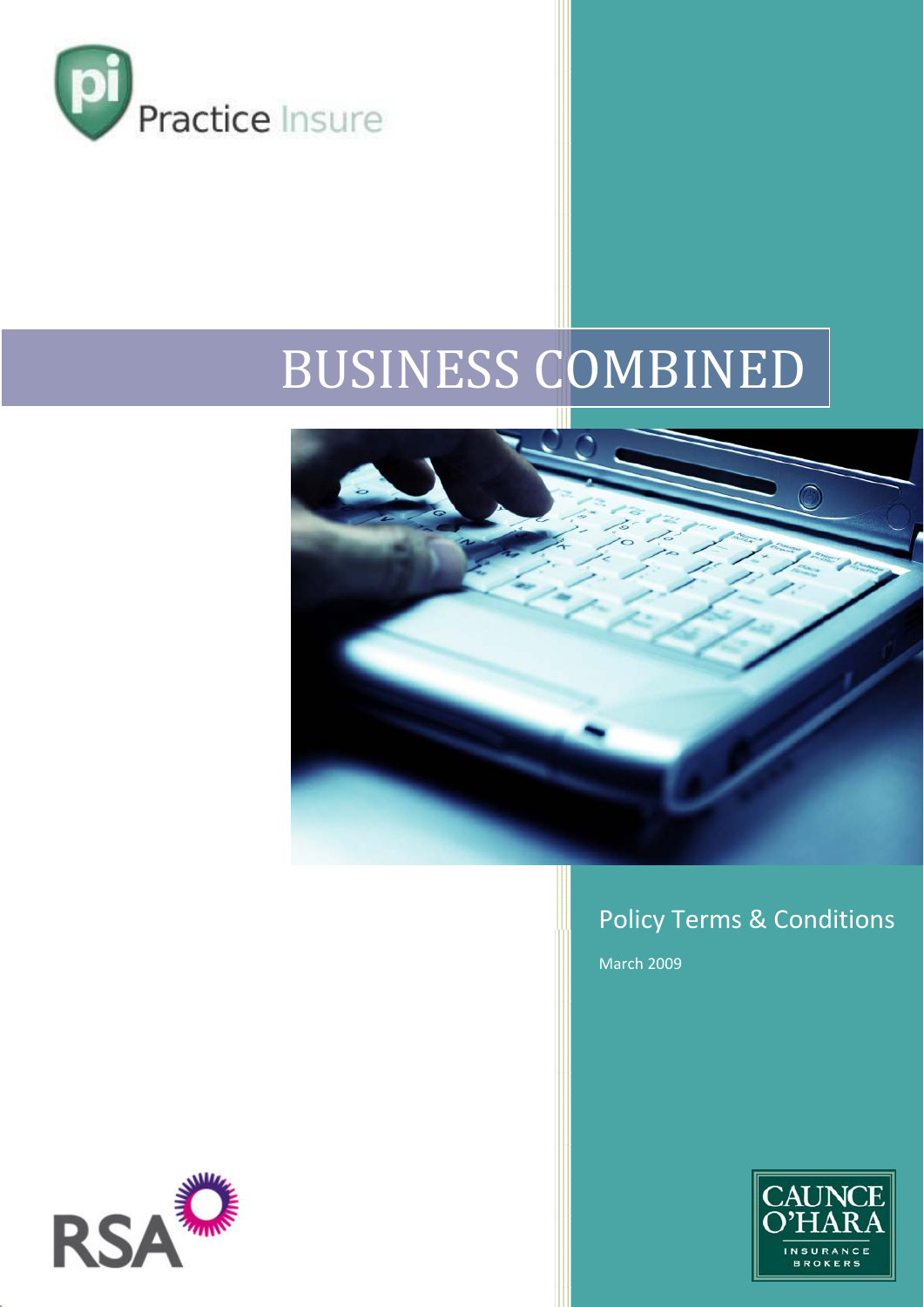#### Page

### **What is in this Booklet**

- **3 Introducing your policy**
- **4 Policy Definitions**
- **8 General Conditions**
- **11 Claims Conditions**
- **12 General Exclusions**

### **Sections of the Policy**

- **18 All Risks Office Equipment**
- **21 Additional Cost of Working**
- **23 Employers Liability**
- **25 Public Liability**
- **29 Products Liability**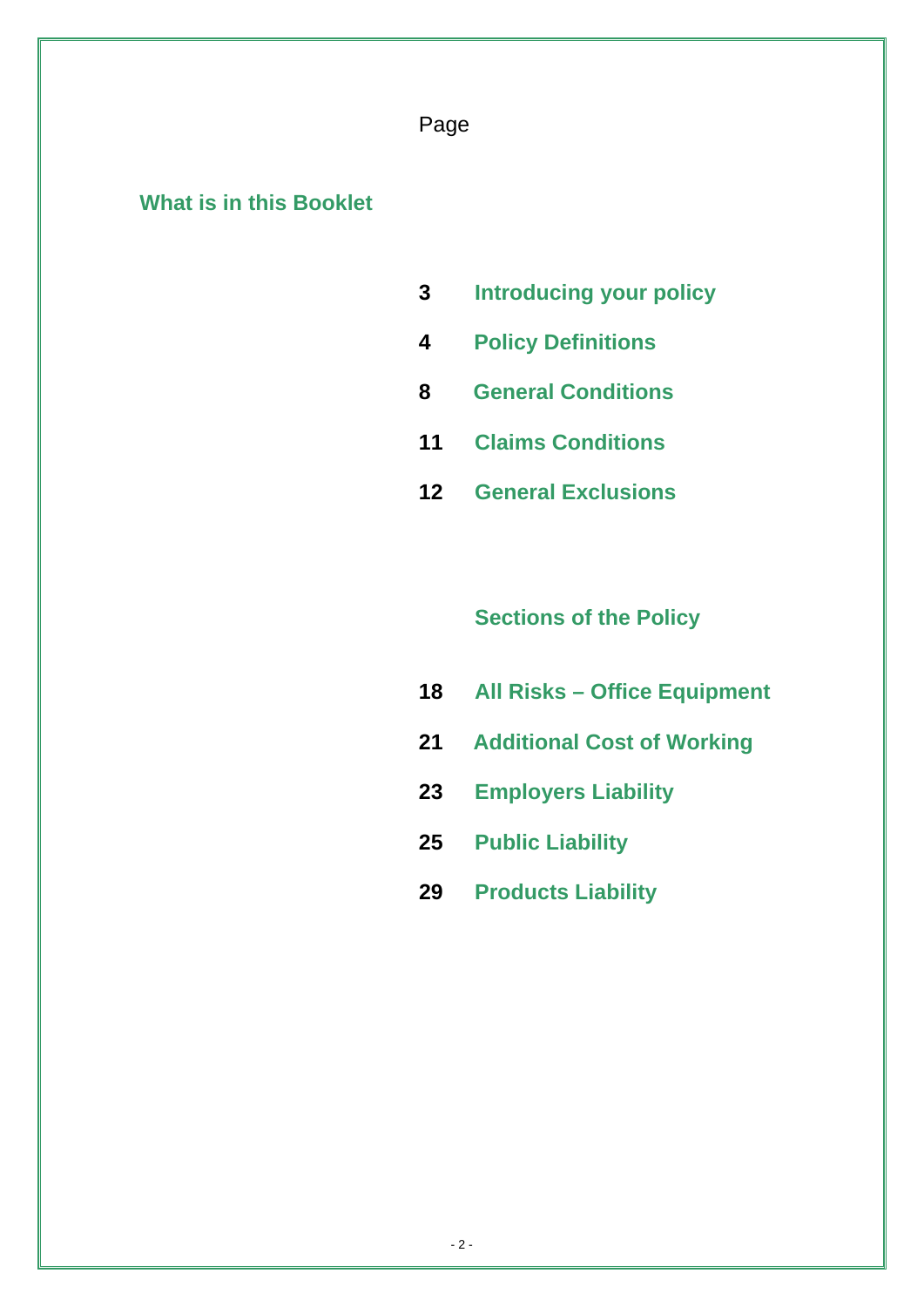# **Introducing Your Policy**

### **Your Policy**

Your Policy contains details of the extent of cover available to You, what is excluded from the cover and the conditions on which the Policy is issued. We wish to provide You with a good standard of service. To help Us achieve this, it is important that You read this Policy carefully. If it does not meet Your requirements, or You have any comment or query about the Policy, please contact Us through Your insurance adviser or at the office which issued Your Policy.

### **Your Schedule**

Your Schedule provides details of the insurance protection provided, the Sections of the Policy which are operative and the levels of cover You have. Please examine Your Schedule to ensure it meets Your requirements.

### **Making a Claim**

To make a claim, first read the Policy and Schedule and check that You are covered. Then follow the instructions provided under Claims Condition A - Making a Claim. You should ask Your insurance adviser for a claim form and let Us have as much information as soon as possible to help Us deal with Your claim promptly and fairly. If You are dissatisfied with the way in which a claim or any other matter has been dealt with, please refer to the Important Information on page 35 of this Policy Booklet.

### **Data Protection Act**

All personal information supplied by you will be treated in confidence by the Royal & Sun Alliance Insurance Group of companies and will not be disclosed to any third parties except where your consent has been received or where permitted by law. In order to provide you with products and services this information will be held in data systems of the Royal & Sun Alliance Insurance Group of companies or our agents or subcontractors. The Royal & Sun Alliance Insurance Group of companies may pass your personal data to other companies for processing on its behalf. Some of these companies may be based outside Europe in countries which may not have laws to protect your personal data, but in all cases the Group will ensure that it is kept securely and only used for the purposes for which you provided it. Details of the companies and countries involved can be provided to you on request.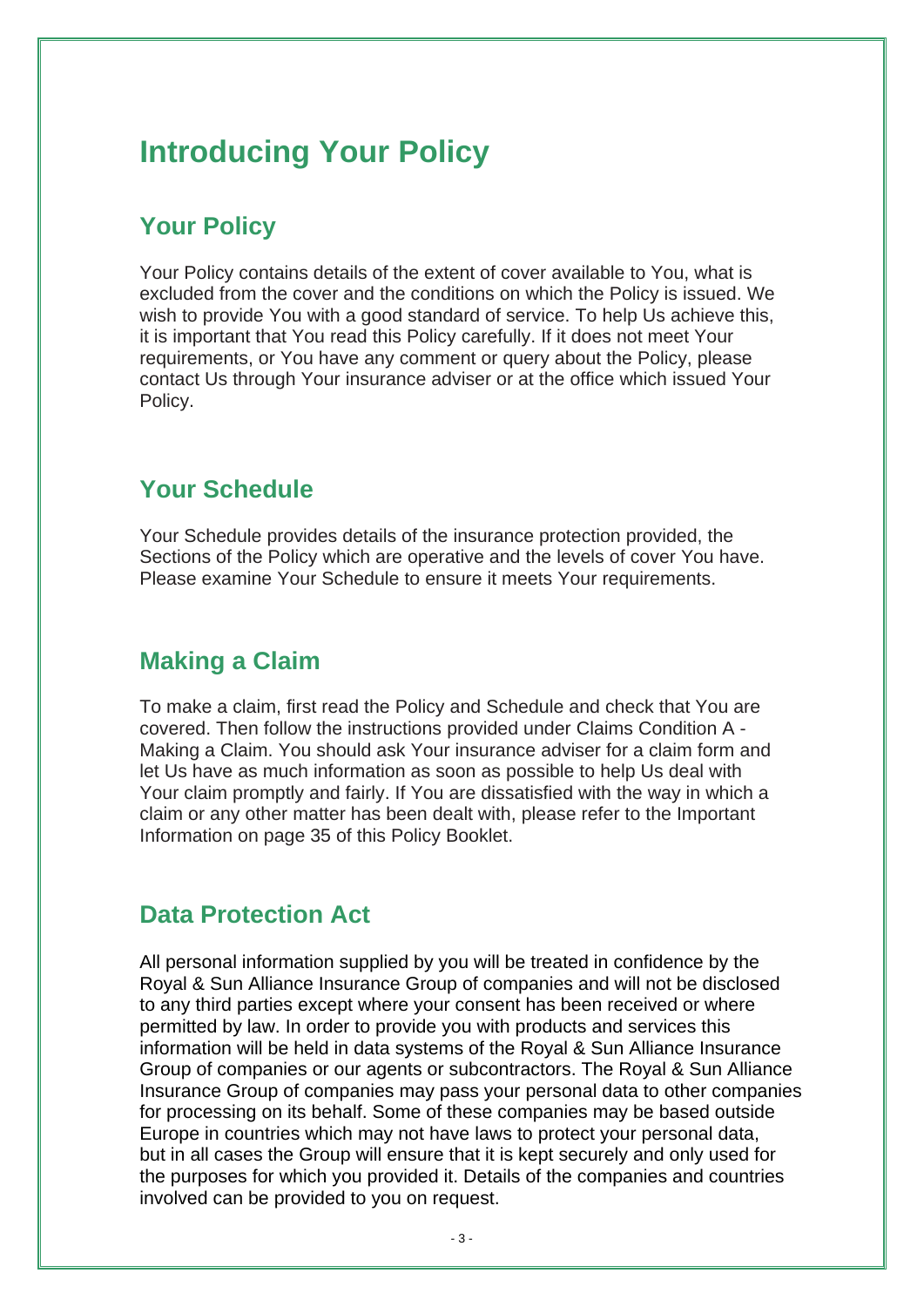# **Policy Definitions**

Certain words and expressions in this Policy are defined to have a particular meaning. Some of these have the same meaning wherever they appear in the Policy, and are defined on this page. Others have meanings particular to the various Sections of the Policy, and are defined at the beginning of those Sections.

All words and expressions defined below and throughout the Policy start with a capital letter wherever they appear to help you identify them.

#### **We/Us/Our**

Royal & Sun Alliance Insurance plc and/or such other authorised Insurer as Royal & Sun Alliance may contract to underwrite any part of this Policy.

#### **You/Your**

'The Insured' named in the Schedule.

#### **Period of Insurance**

The period beginning with the Effective Date shown in the Schedule and ending with the Expiry Date and any other period for which We accept Your Premium.

#### **Business**

'The Business' as shown in the Schedule and no other for the purposes of this Policy.

#### **Premises**

The part of the premises at the address or addresses specified in the Schedule which You occupy for the purposes of the Business.

#### **Business Hours**

The period during which the Premises are actually occupied by You and/or Your Employees for the purposes of the Business.

**Property**  Material property.

#### **Damage**

Loss, destruction or damage.

#### **Excess**

The total amount payable by the Assured or any other person entitled to indemnity under this Policy in respect of any accidental damage to material property arising out of any one occurrence or series of occurrences arising out of any one cause before Underwriters shall be liable to make any payment.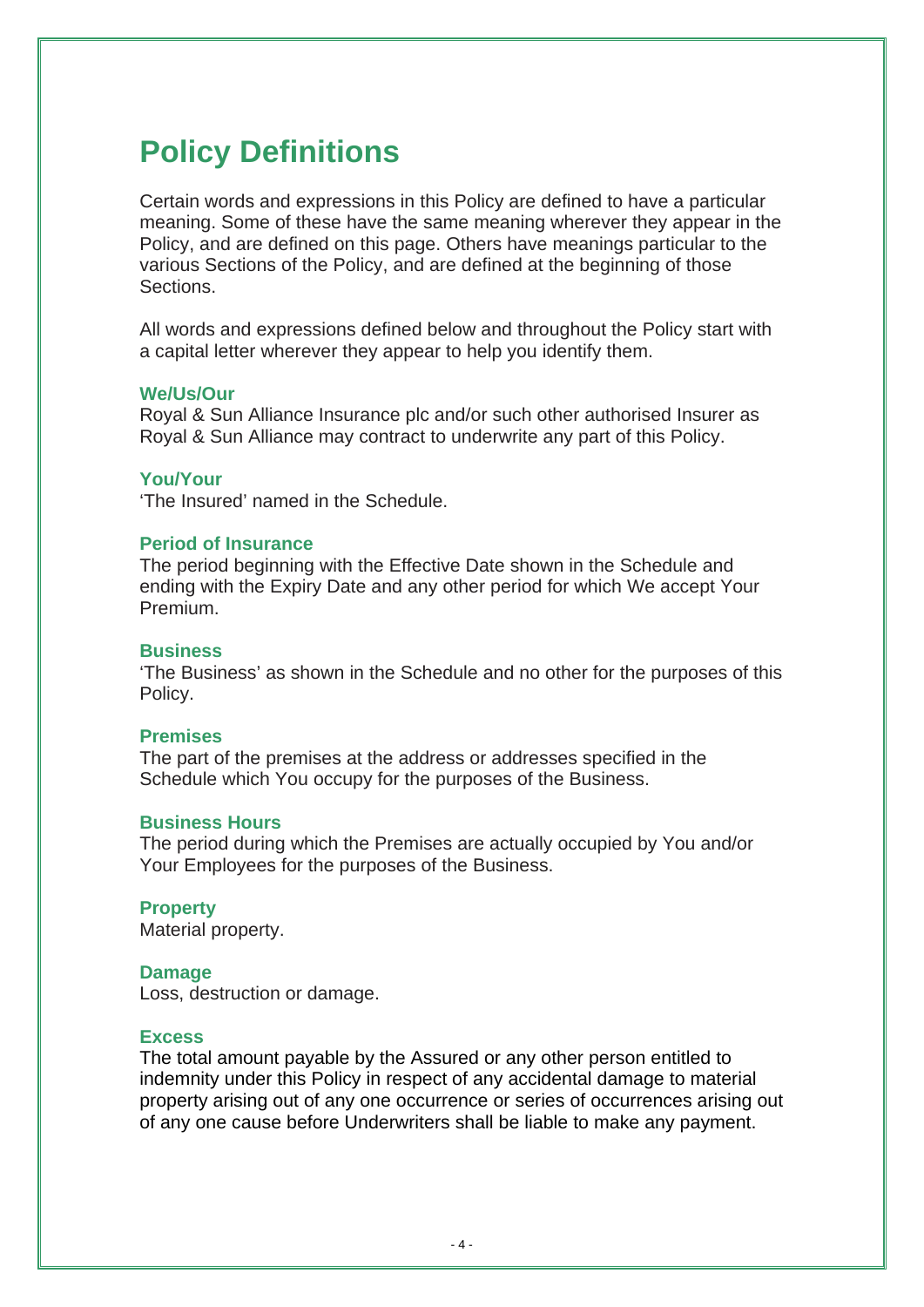#### **Injury**

bodily injury death disease illness (which shall include mental anguish shock) and false arrest false detention false imprisonment wrongful eviction malicious prosecution invasion of right of privacy.

#### **Claim Payment**

The amount Underwriters agree to pay the Assured for any claim the Assured makes which is covered under this Policy. Underwriters may choose to settle the claim by repairing the item to its original state or making a cash payment equivalent to the replacement value of the item less a deduction for wear and tear or loss of value. The maximum amount Underwriters will pay for any one claim is the sum insured or limit of indemnity shown in the **schedule**.

#### **Compensation**

All sums which the Assured is legally liable to pay as **compensation** other than punitive exemplary or aggravated damages or any additional damages resulting from the multiplication of compensatory damages.

#### **Contractual Liability**

Liability which attaches by virtue of a contract or agreement but which would not have attached in the absence of such a contract or agreement.

#### **Endorsement**

An agreed variation in the terms (or a change in details) of your Policy.

#### **Employee**

any person under a contract of service or apprenticeship to the Assured or any self-employed person or any person hired to or borrowed by the Assured or any person engaged under a work experience youth training or similar scheme while working for the Assured in connection with the **business.** 

#### **Period of Insurance**

The length of time the Policy lasts as shown in the **schedule.** It also includes any extra period for which **we** have accepted premium.

#### **Pollution**

Contamination the discharge dispersal release or escape of smoke vapours soot fumes acids alkalis toxic chemicals liquids gases or waste materials or other irritants contaminants or pollutants into or upon land the atmosphere or any water course or body of water

#### **Occurrence - Section (3): Employers Liability**

an accident or event including continuous or repeated injurious exposure to conditions during the Period of Insurance which result in the death of or bodily injury illness or disease sustained by any Employee

#### **Occurrence - Section (4): Public Liability**

an event including continuous or repeated injurious exposure to the same conditions during the Period of Insurance which result in Injury or Property Damage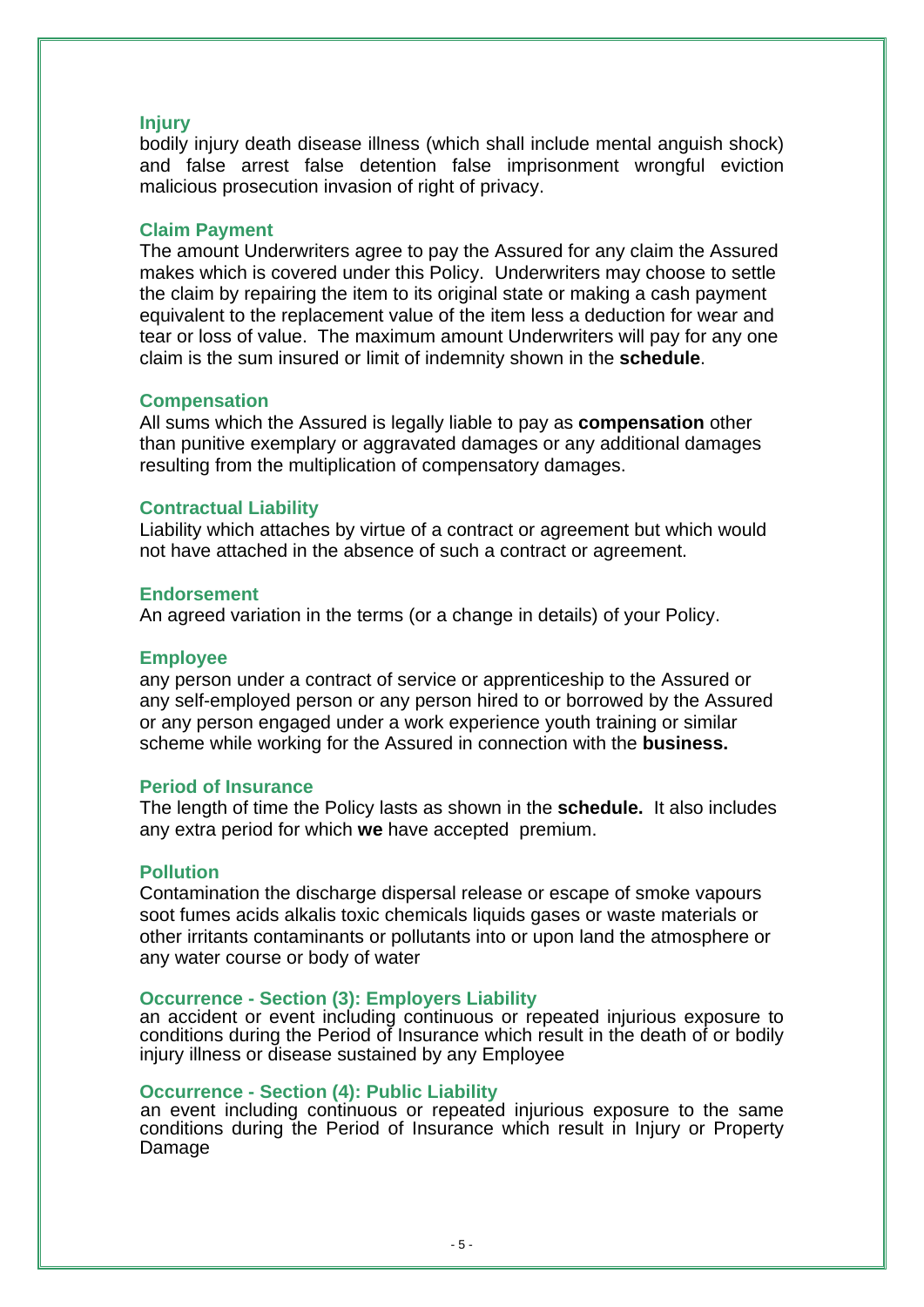#### **Offshore**

Embarkation on to a vessel or aircraft (including helicopters) for conveyance to an offshore installation or support or accommodation vessel until disembarkation from the conveyance on to land upon return from the offshore installation or support or accommodation vessel.

#### **Reinstatement Basis**

Whenever Claims Settlement is declared to be on a Reinstatement Basis, the basis upon which the amount payable in respect of the Property insured is to be calculated shall be as follows:

the rebuilding or replacement of Property lost or destroyed which provided Our liability is not increased may be carried out:

**(i)** in any manner suitable to Your requirements;

- **(ii)** upon another site;
- the repair or restoration of Property damaged; in either case to a condition equivalent to or substantially the same as but not better or more extensive than its condition when new.

#### **Territorial Limits**

Where will cover apply?

Territorial limits: Cover will apply in respect of claims arising from activities conducted within Great Britain, Northern Ireland, the Isle of Man and the Channel Islands and will extend to provide cover in respect of activities conducted elsewhere in the World but only in respect of visits to such territories by employees of the assured to fulfil a contract in the course of their Business.

Where "INCLUDED" in the Certificate Schedule, cover in respect of claims arising from "Offshore" activities will be provided, as more fully defined in the Offshore Extension.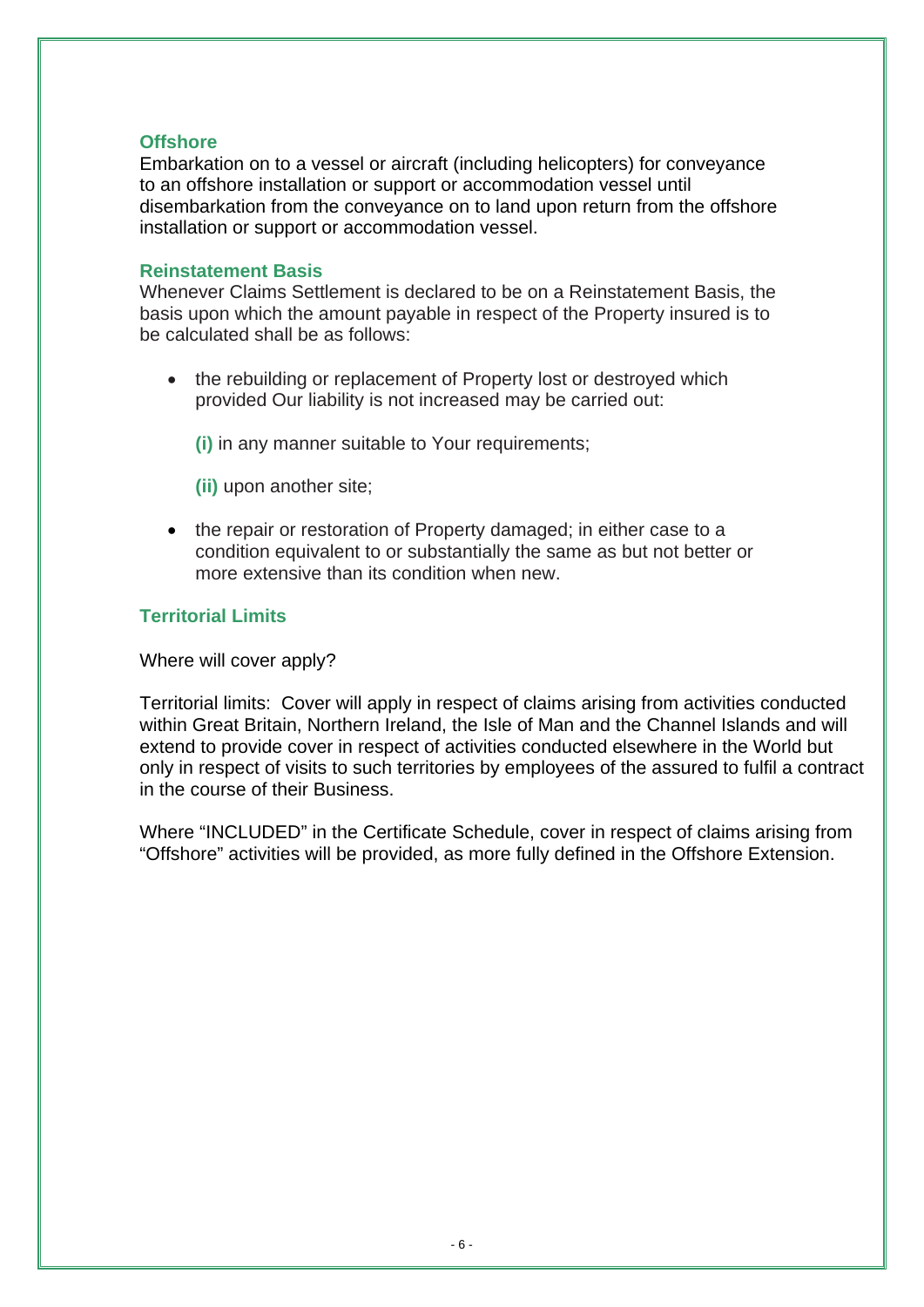#### **Special Conditions**

- Our liability for the repair or restoration of Property damaged in part only shall not exceed the amount which would have been payable had such Property been wholly destroyed.
- If at the time of reinstatement the sum representing 85% of the cost which would have been incurred in reinstating the whole of the Property covered by any item subject to this Clause exceeds its Sum Insured at the commencement of any Damage, Our liability shall not exceed that proportion of the amount of the Damage which the Sum Insured shall bear to the sum representing the total cost of reinstating the whole of such Property at that time.
- No payment beyond the amount which would have been payable in the absence of this Clause shall be made:

**(i)** unless reinstatement commences and proceeds without unreasonable delay;

**(ii)** until the cost of reinstatement shall have been actually incurred;

**(iii)** if the Property insured at the time of the Damage shall be insured by any other insurance effected by You or on Your behalf which is not upon the same Basis of Reinstatement.

• All the terms and conditions of this Policy shall apply:

**(i)** in respect of any claim payable under the provisions of this Clause except insofar as they are varied hereby;

**(ii)** where claims are payable as if this Clause had not been incorporated.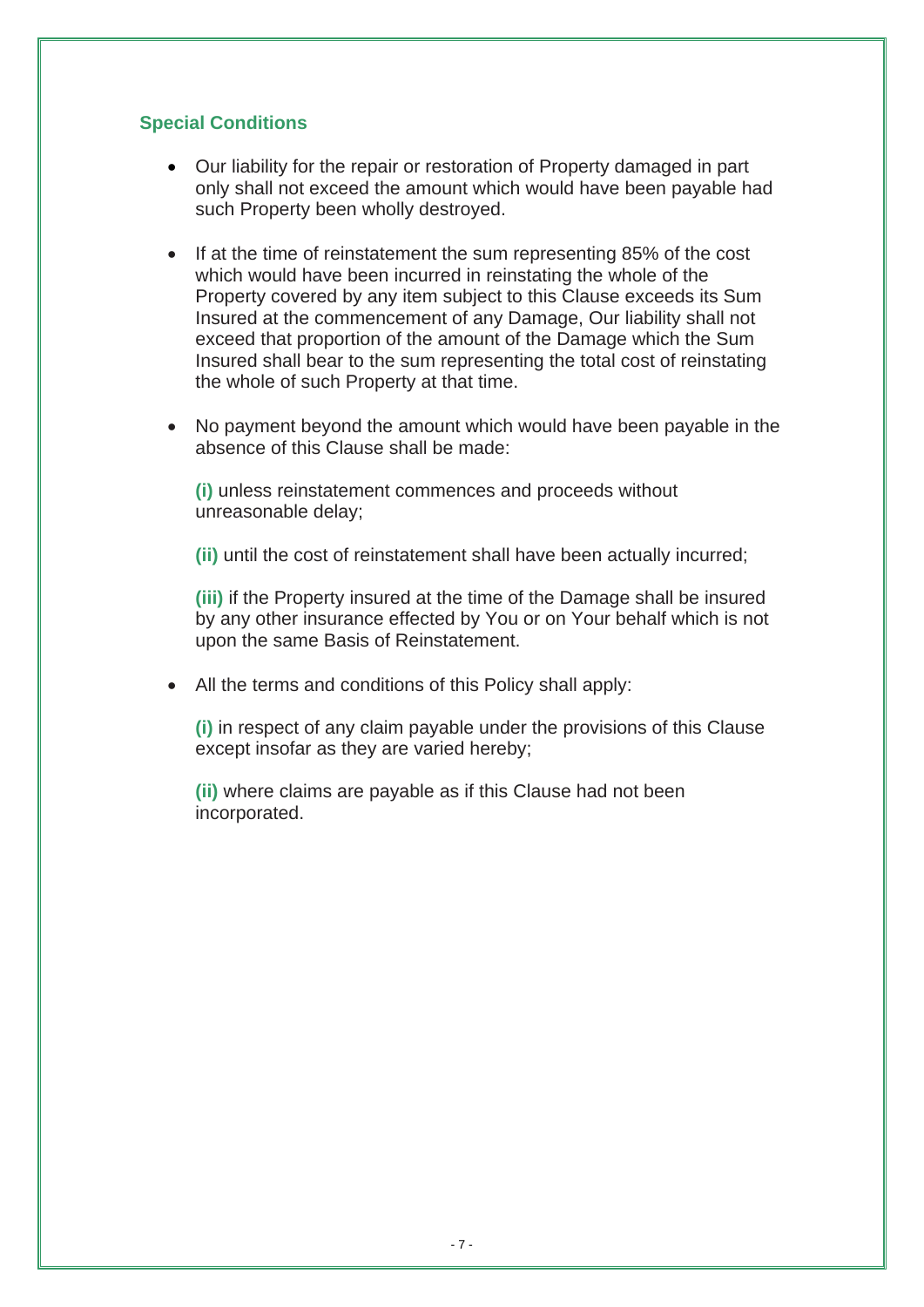# **General Conditions**

#### **Observance of Conditions**

Your due observance and fulfilment of the terms and conditions of this Policy shall be conditions precedent to Our liability to make any payment under this Policy.

#### **Policy Voidable**

This Policy shall be voidable in the event of misrepresentation, misdescription or non-disclosure in any material particular.

#### **Reasonable Precautions**

You and any other person indemnified must take all reasonable steps to prevent accident incident injury and Damage and to safeguard any property insured and maintain such property (including motor vehicles) in a good state of repair. The ways, works, machinery, plant, vehicles, premises and appliances must similarly be maintained in good order and state of repair. We shall be allowed access at reasonable times to examine such property.

#### **Change of Risk**

We shall not be liable to make any payment under this Policy if:

- any change shall be made in the Premises the Business or the occupancy or duties of the Person-insured whereby the risk of Damage, accident or Injury is increased; or
- Your interest ceases (unless the cessation is brought about by will or operation of law); except where such alteration be notified to and accepted by Us.

#### **Cancellation**

We may cancel this Policy (or any section within this Policy) by sending 30 days notice by registered post to You at Your last known address and in such event You shall become entitled to the return of a proportionate part of the premium corresponding to the unexpired Period of Insurance (subject to any minimum premium which may apply). We reserve the right to cancel the Policy in the event of default under any plan for payment of premium by instalments from the date of such default. No refund of any instalments paid will be made to You.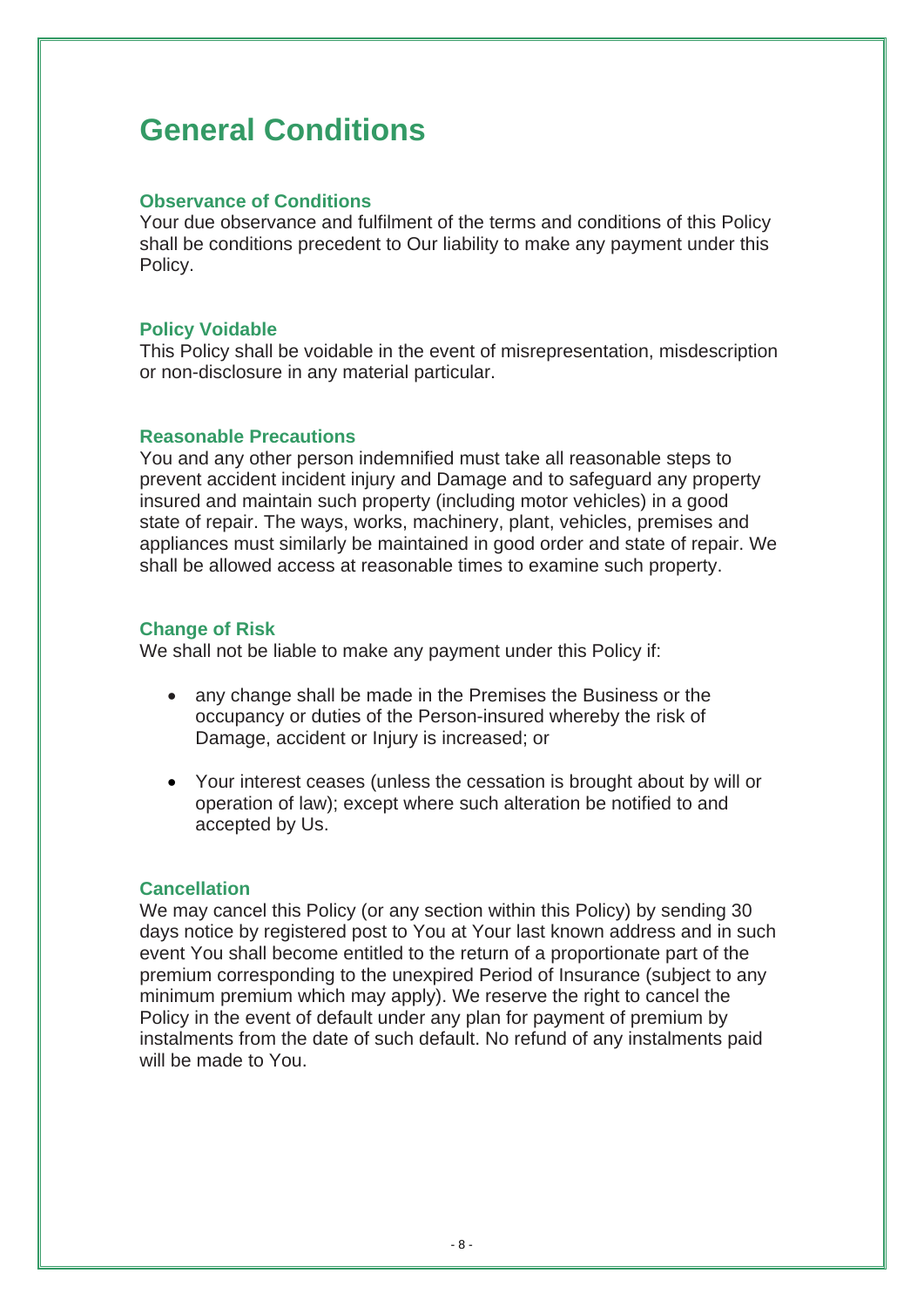#### **Minimum Protections**

It is a condition precedent to Our liability, unless otherwise agreed by Us in writing that the following protections be fitted to the under-mentioned doors, windows and other openings (where these are under Your control) and put into full and effective operation whenever the Premises are closed for business or left unattended:

#### on timber final exit doors (excluding sliding doors):

- if single leaf, a mortise deadlock conforming to BS3621 with matching boxed steel striking plate;
- if double leaf, on the first closing leaf, flush or barrel bolts, the latter at least 200mm (8") long, or key operated locks or bolts, fitted top and bottom in every case; on the second closing leaf a mortise deadlock conforming to BS3621 with matching boxed steel striking plate, or a substantial padlocking bar and good quality close shackle padlock;
- if single or double leaf and also outward opening, hinge bolts fitted top and bottom.

on external aluminium or UPVC doors (excluding sliding and fire exit doors):

• cylinder operated mortice deadlock and, if double leaf, flush bolts on the first closing leaf.

on steel final exit doors and all sliding final exit doors:

• substantial padlocking bar and good quality close shackle padlock.

on all other steel doors and all other sliding doors (excluding sliding patio doors):

• substantial padlocking bar and good quality close shackle padlock fitted externally, or substantial padlocking bar and good quality open shackle padlock fitted internally

on sliding patio doors:

• a manufacturer's patent keyoperated locking system which engages boltwork into the doorframe either at the top and botom of the opening section of each door, or into the side frame in at least three points (in the latter case all hook or shoot boltsmust be mushroom headed);

or

• two key-operated patio door locks fitted internally, one at the top and one at the bottom of each opening section.

#### on all fire exit doors:

• panic bar, and hinge bolts fitted top and bottom.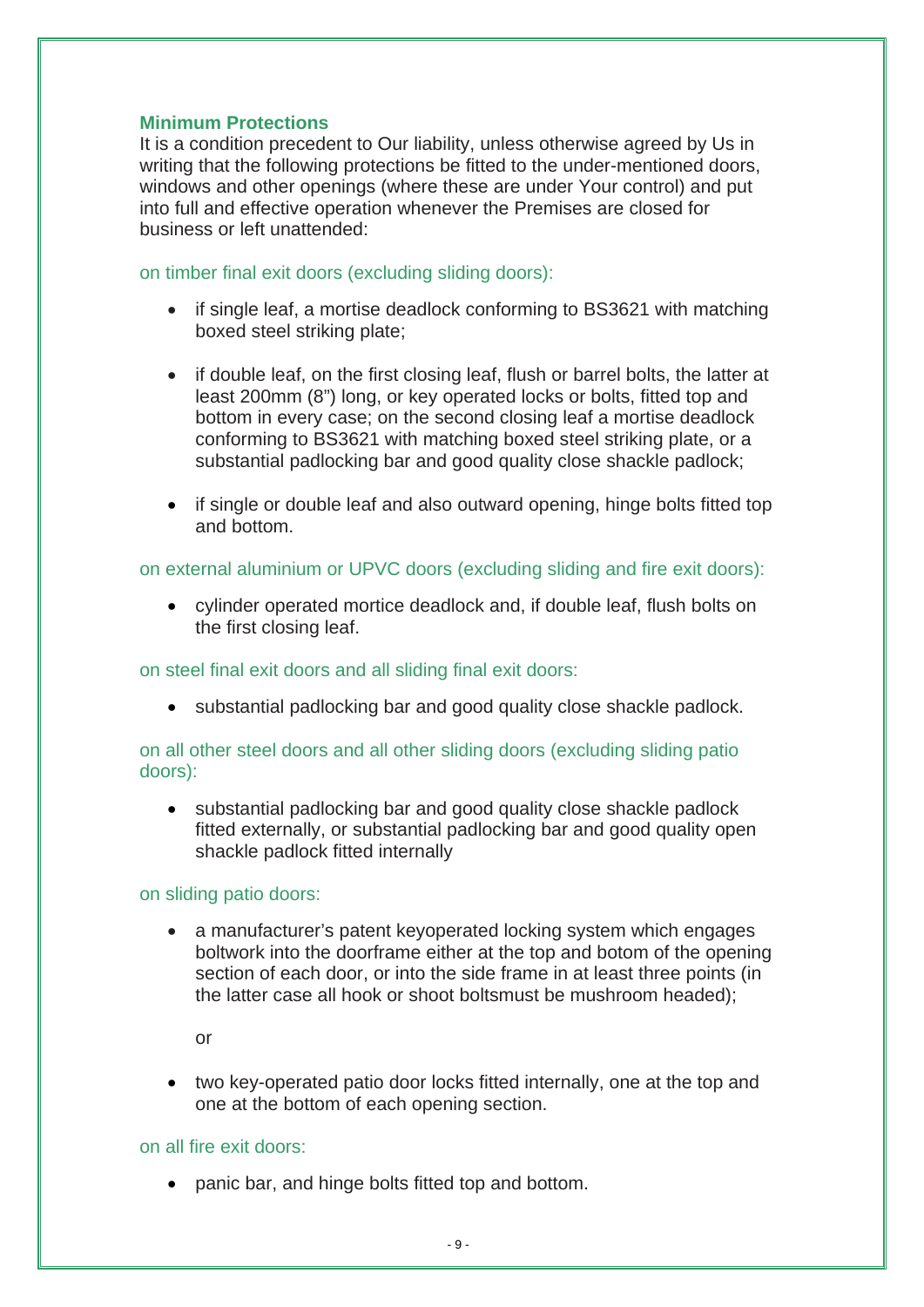on opening basement and ground floor windows and fanlights, and on other opening windows fanlights and skylights which are accessible from roofs balconies canopies fire escapes or downpipes:

• key-operated window locks with the keys removed when in operation;

or

• solid steel bars not less than 16mm (5/8") diameter and not more than 125mm (5") apart, securely fixed to the brickwork o masonry surrounding the window.

#### **Security**

It is a condition precedent to Our liability in respect of any claim resulting from Theft from the Premises or any attempt thereat that whenever the Premises are closed for business or left unattended all locks bolts and other security devices, including any intruder alarm system required by Us, are put into full and effective operation.

#### **Unoccupancy**

It is a condition precedent to Our liability that whenever the Premises are left unoccupied for more than 20 consecutive nights:

- The heating is left on or all water is drained from pipes and heating equipment;
- The building is inspected weekly by You or Your appointed representative.

#### **English Law**

The Law applicable to this policy is that of England and Wales.

#### **Other Interests**

The interests of third parties which You are required to include on this Policy under the terms of any mortgage, property lease, or hiring, leasing or hire purchase agreement are automatically noted subject to You advising Us as soon as is reasonably practicable.

#### **Contracts (Rights of Third Parties) Act 1999**

A person or company who was not a party to this Policy has no right under the Contracts (Rights of Third Parties) Act 1999 to enforce any term of this Policy but this does not affect any right or remedy of a third party which exists or is available apart from that Act.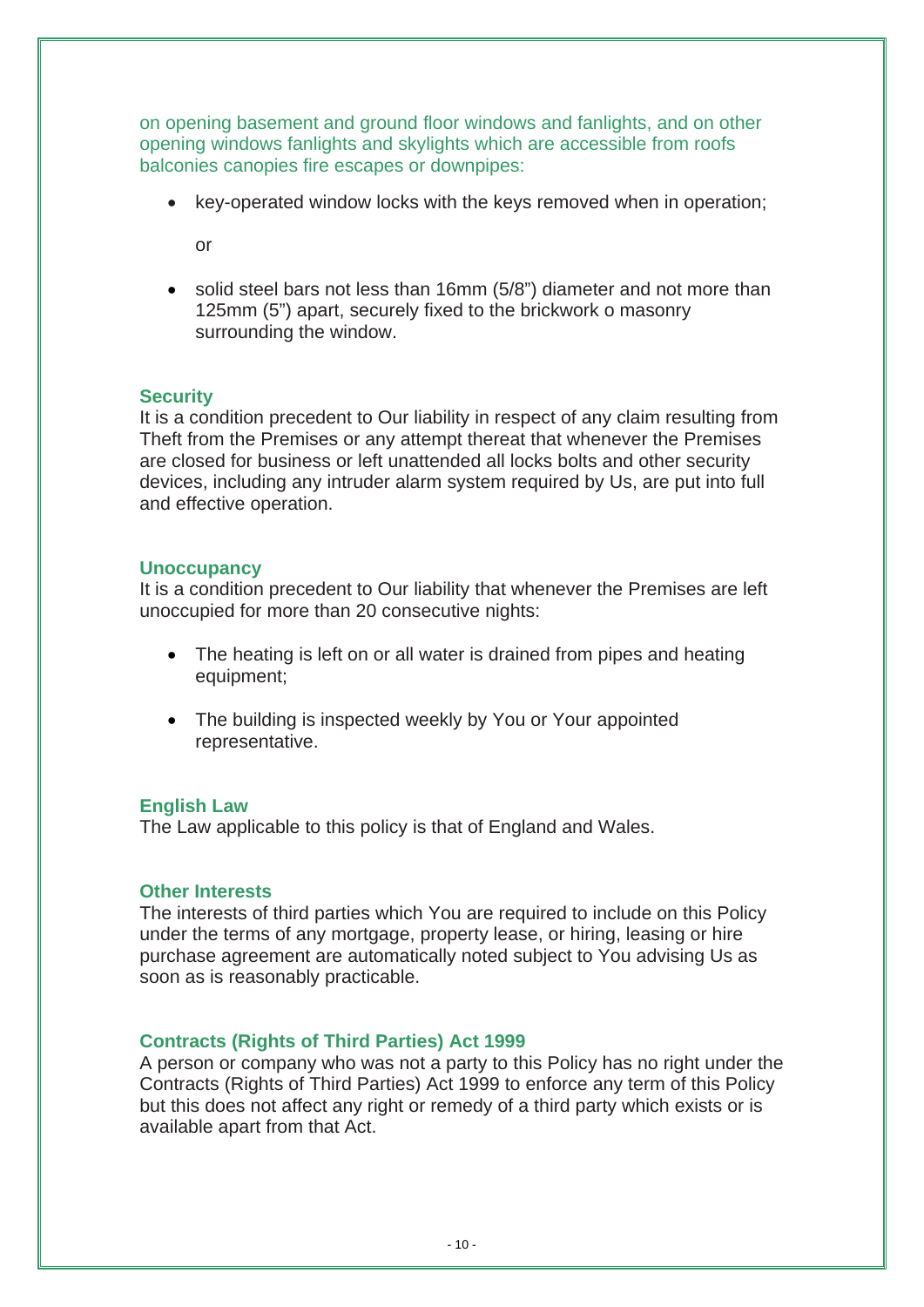# **Claims Conditions**

#### **Making a Claim**

On the happening of any event which could give rise to a claim under this Policy You shall:

• give immediate notice in writing to Us by contacting:

**Caunce O'Hara & Co Ltd City Wharf New Bailey Street Manchester M3 5ER** 

**Telephone Number: 0161 833 2100;** 

- give immediate notice to the Police in respect of: **(i)** Damage by theft or any attempt thereat; **(ii)** loss of Money by any cause whatsoever; **(iii)** Damage by malicious persons;
- make no admission of liability or offer promise or payment without Our written consent;
- inform Us immediately of any impending prosecution inquest or fatal inquiry or civil proceedings and send to the Company immediately every relevant document;
- take all reasonable action to minimise or check any interruption of or interference with the Business;
- produce to Us such books of account or other business books or documents or such other proofs as may reasonably be required by Us for investigating or verifying the claim;
- supply to Us at Your own expense a claim in writing with such detailed particulars and proofs as may be reasonably required and (if demanded) a statutory declaration of the truth of the claim and any matters connected therewith within:

(i) 7 days of the occurrence of any Damage caused by riot, civil commotion, industrial action or vandalism;

- (ii) 30 days of the expiry of the Indemnity Period under Section 2;
- (iii) 30 days of the occurrence of an incident under any other Section.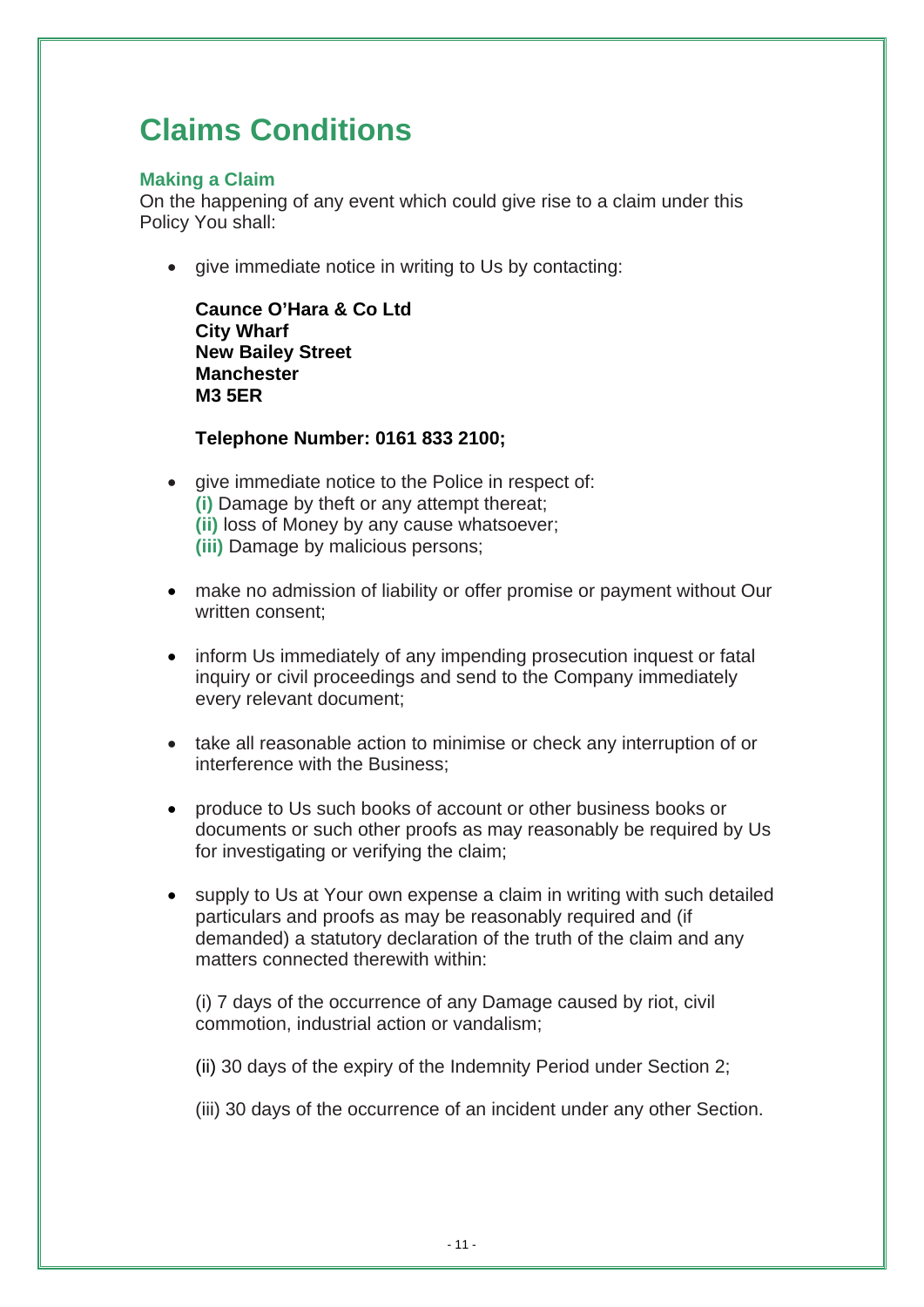#### **Control of Claims**

We shall be entitled:

- on the happening of Damage to the property insured to enter take and keep possession of any building where Damage has happened and to take and keep possession of the property insured and to deal with the salvage in a reasonable manner without thereby incurring any liability and without diminishing Our right to rely on any conditions of this Policy and this Policy shall be proof of leave and licence for such purpose;
- at Our discretion to take over and conduct in Your name the defence or settlement of any claim and to take proceedings at Our own expense and for Our own benefit but in Your name to recover compensation or secure indemnity from any third party in respect of any event insured by this Policy and You shall give all information and assistance required;
- to any property for the loss of which a claim is paid hereunder and You shall execute all such assignments and assurances of such property as may be reasonably required but You shall not be entitled to abandon any property to Us;
- to pay to You the maximum sum payable under Section 3 in respect of any Occurrence or any lesser sum for which the claim or claims arising from such Occurrence can be settled and We shall not be under any further liability in respect of that Occurrence except for the payment of costs and expenses of litigation incurred prior to such payment.

#### **Fraudulent Claims**

If any claim upon this Policy be in any respect fraudulent or if any fraudulent means or devices be used by You or anyone acting on Your behalf to obtain any benefit under this Policy or if any Damage be occasioned by Your wilful act or with Your connivance all benefit under this Policy shall be forfeited.

#### **Other Insurances**

If at the time of any Damage, incident or Occurrence (as variously defined in the Liabilities Section of this Policy) which gives rise to a claim there be any other insurance or indemnity effected by You or on Your behalf applicable to such event Our liability shall be limited to its rateable proportion. If any other such insurance or indemnity is subject to any provision whereby it is excluded from ranking concurrently with this Policy whether in whole or in part or from contributing rateably then Our liability shall be limited in respect of any Damage or Occurrence to any excess beyond the amount which would be payable under such other insurance or indemnity had this Policy not been effected.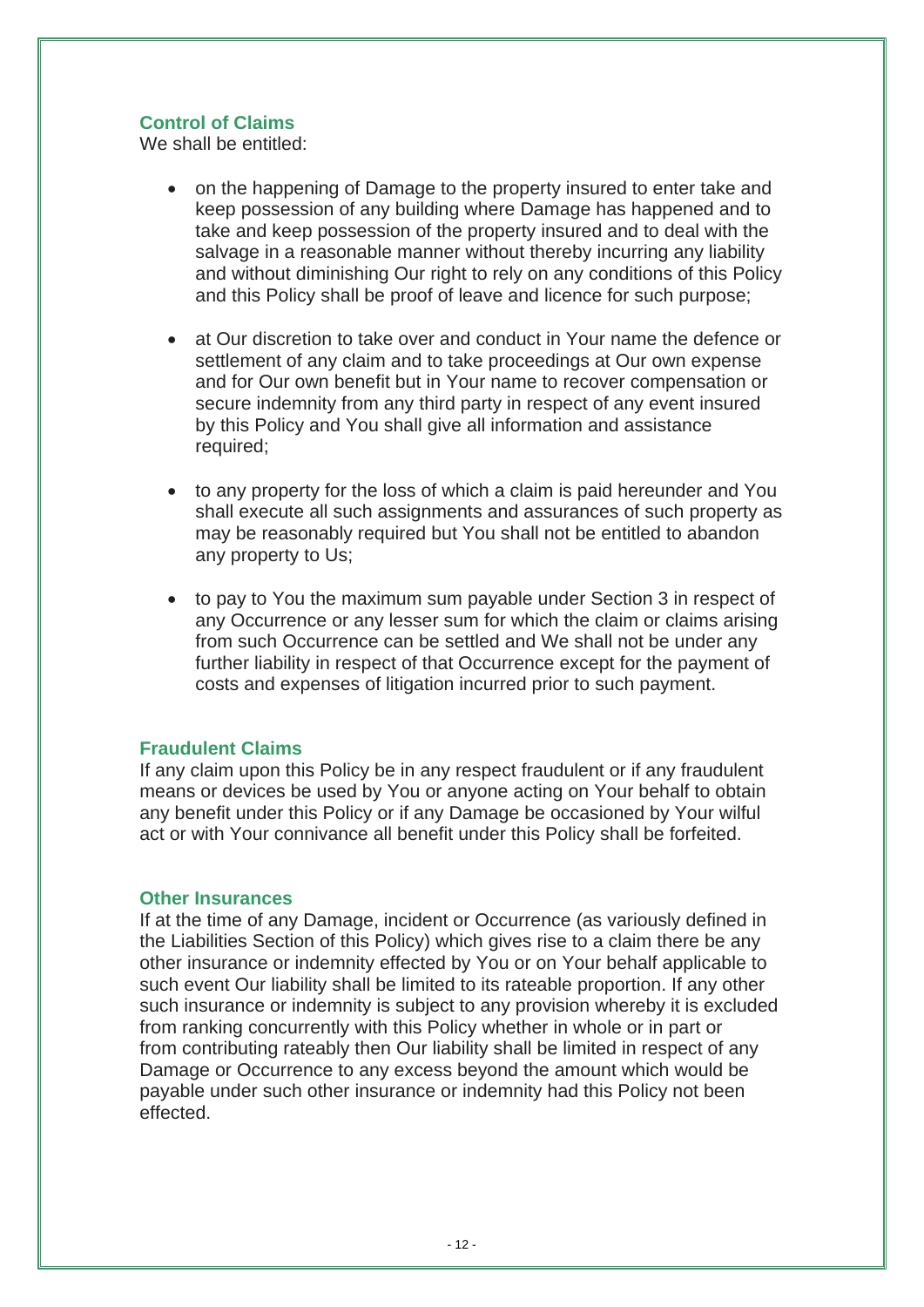#### **Arbitration**

If any difference shall arise as to the amount to be paid under this Policy (liability being otherwise admitted) such difference shall be referred to an Arbitrator to be appointed by the parties in accordance with the current Statutory provisions. Where any difference is by this Condition to be referred to arbitration the making of an award shall be a condition precedent of any right of action against Us.

#### **Warranties**

Every Warranty to which this Policy or any Section or Item thereof is or may be made subject shall from the time the warranty attaches apply and continue to be in force during the whole currency of this Policy. Non-compliance with any such warranty insofar as it increases the risk of Damage shall be a bar to any claim in respect of such Damage provided that whenever this Policy is renewed a claim in respect of such Damage occurring during the renewal period shall not be barred by reason of a warranty not having been complied with at any time before the commencement of such period.

#### **Subrogation**

Any claimant under this Policy shall at Our request and expense take and permit to be taken all necessary steps for enforcing rights against any other third party in Your name before or after any payment is made by Us.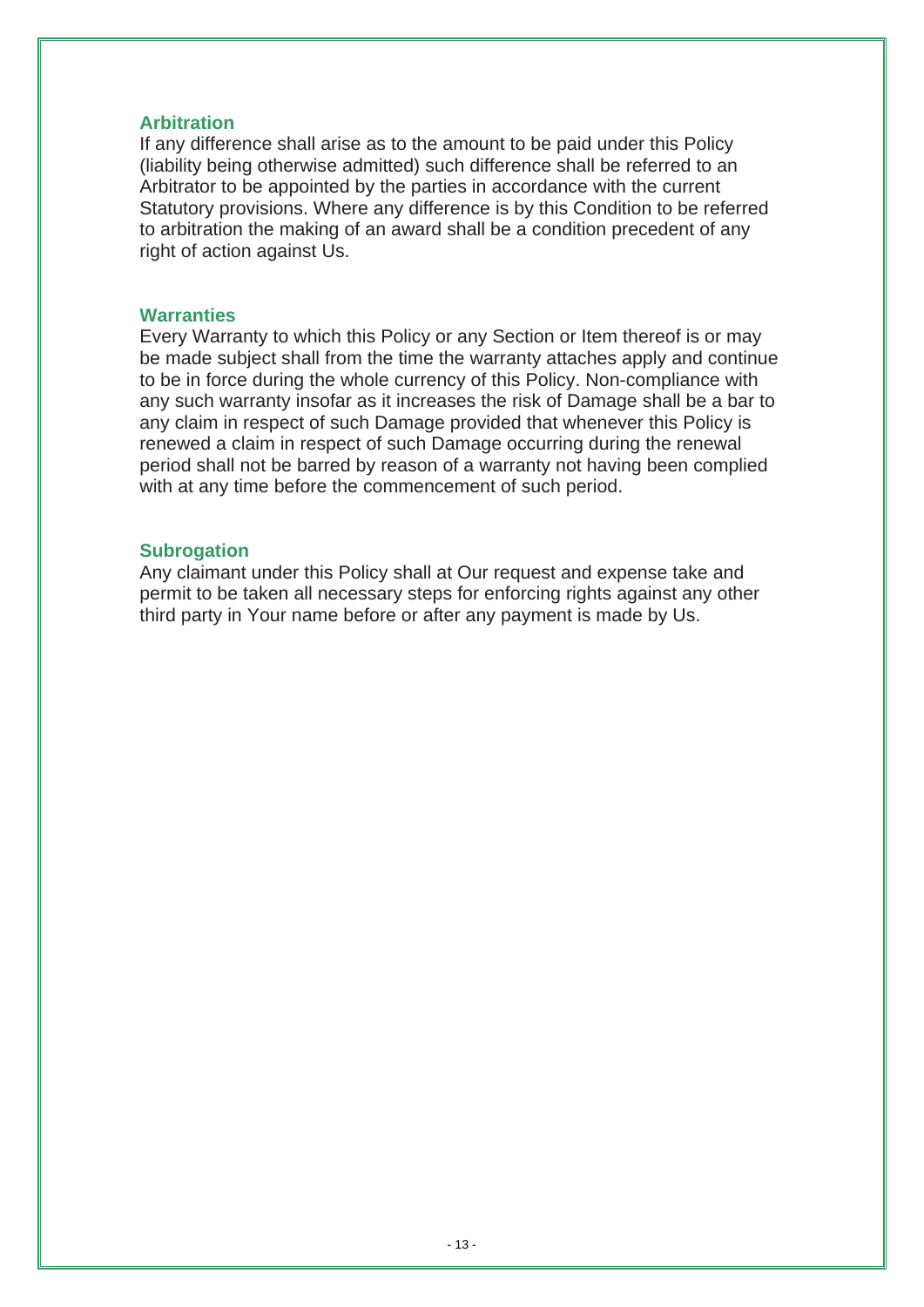# **General Exclusions**

### **This Policy does not cover:**

#### **War, Government Action and Terrorism**

Damage to any property whatsoever or any loss or expense whatsoever resulting or arising therefrom or any consequential loss directly or indirectly caused by or contributed to by or arising from:

**i** War, Government Action or Terrorism; **ii** civil commotion in Northern Ireland;

legal liability of whatsoever nature or any costs or expenses whatsoever directly or indirectly caused by or contributed to by or arising from War Government Action or Terrorism except to the extent stated in the Liability Provisions

For the purpose of this Exclusion and its Liability Provisions:

War shall mean war, invasion, acts of foreign enemies, hostilities or warlike operations (whether war be declared or not), civil war, mutiny, civil commotion assuming the proportions of or amounting to popular rising, military rising, insurrection, rebellion, revolution, or military or usurped power.

Government Action shall mean martial law, confiscation, nationalisation, requisition or destruction of property by or under the order of any government or public or local authority or any action taken in controlling preventing suppressing or in any way relating to War.

Terrorism shall mean acts of persons acting on behalf of, or in connection with, any organisation which carries out activities directed towards the overthrowing or influencing, by force or violence, of Her Majesty's government in the United Kingdom or any other government de jure or de facto.

In any action suit or other proceedings where the We allege that by reason of this Exclusion as far as it relates to Terrorism any Damage or resulting loss or expense or consequential loss is not covered by this insurance the burden of proving that such Damage loss expense or consequential loss is covered shall be upon You.

#### **Liability Provisions**

Subject otherwise to the terms, Definitions, Exclusions, Exceptions, Provisions and conditions of this Policy and its Liabilities Section:

We will indemnify You under the Employers' Liability Sub-Section provided that in respect of any one Occurrence or series of Occurrences arising out of any one original cause Our liability in respect of all legal liability costs and expenses directly or indirectly causedby or contributed to by or arising from Terrorism shall not exceed £5,000,000;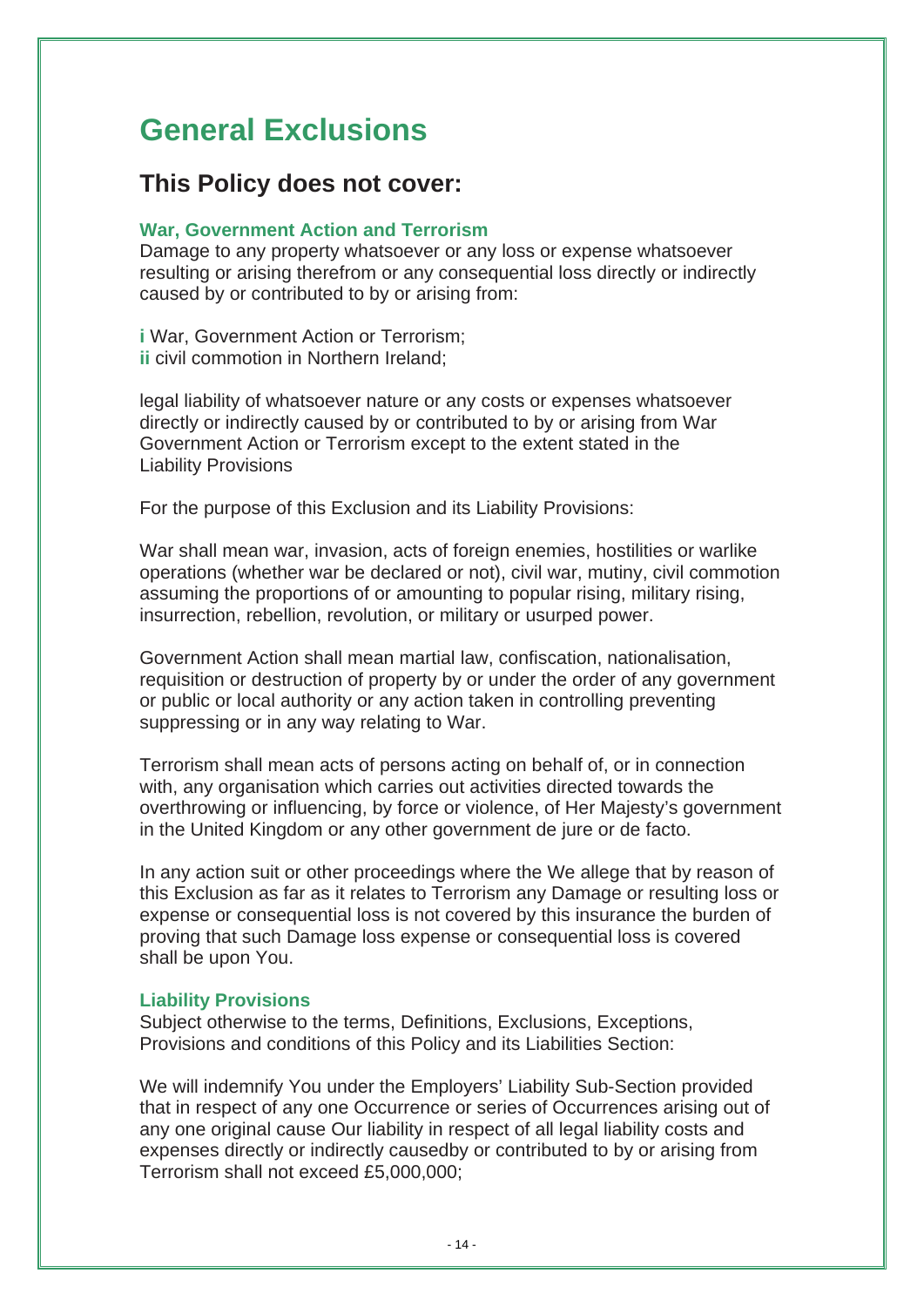We will indemnify You under the Public Liability and Products Liability Sub-Sections against legal liability costs and expenses directly or indirectly caused by or contributed to by or arising from Terrorism provided that the Company's liability for all damages (including interest thereon) shall not exceed:

- under the Public Liability Sub-Section in respect of any one Occurrence or series of Occurrences arising out of any one event £2,000,000 or the amount of the Public and Products Liability Indemnity Limit stated in the Schedule whichever is the lower;
- under the Products Liability Sub-Section in respect of all Occurrences during any one Period of Insurance £2,000,000 or the amount of the Public and Products Liability Indemnity Limit stated in the Schedule whichever is the lower;
- in respect of all Pollution or Contamination consequent upon Terrorism and which is deemed to have occurred during any one Period of Insurance £2,000,000 in the aggregate or the amount of the Public and Products Liability Indemnity Limit stated in the Schedule whichever is the lower.

#### **Computer Virus and Hacking**

(not applicable to Employers' Liability, Public Liability and Products Liability)

This Policy does not cover:

- Damage to any computer or other equipment or component or system or item which processes stores transmits or retrieves data or any part thereof whether tangible or intangible (including but without limitation any information or programs or software) and whether the property of the Insured or not, where such Damage is caused by Virus or Similar Mechanism or Hacking;
- financial loss directly or indirectly caused by or arising from Virus or Similar Mechanism or Hacking;

but this shall not exclude Damage or financial loss which is not otherwise excluded from this Policy and which results from fire, lightning, explosion, earthquake, aircraft or other aerial devices or articles dropped therefrom, riot, civil commotion, strikers, locked-out workers, persons taking part in labour disturbances, the acts of malicious persons (including the acts of thieves but excluding the acts of malicious persons which do not involve physical force or violence), storm, flood, escape of water or oil from any tank, apparatus or pipe, sprinkler leakage or impact by any vehicle or animal.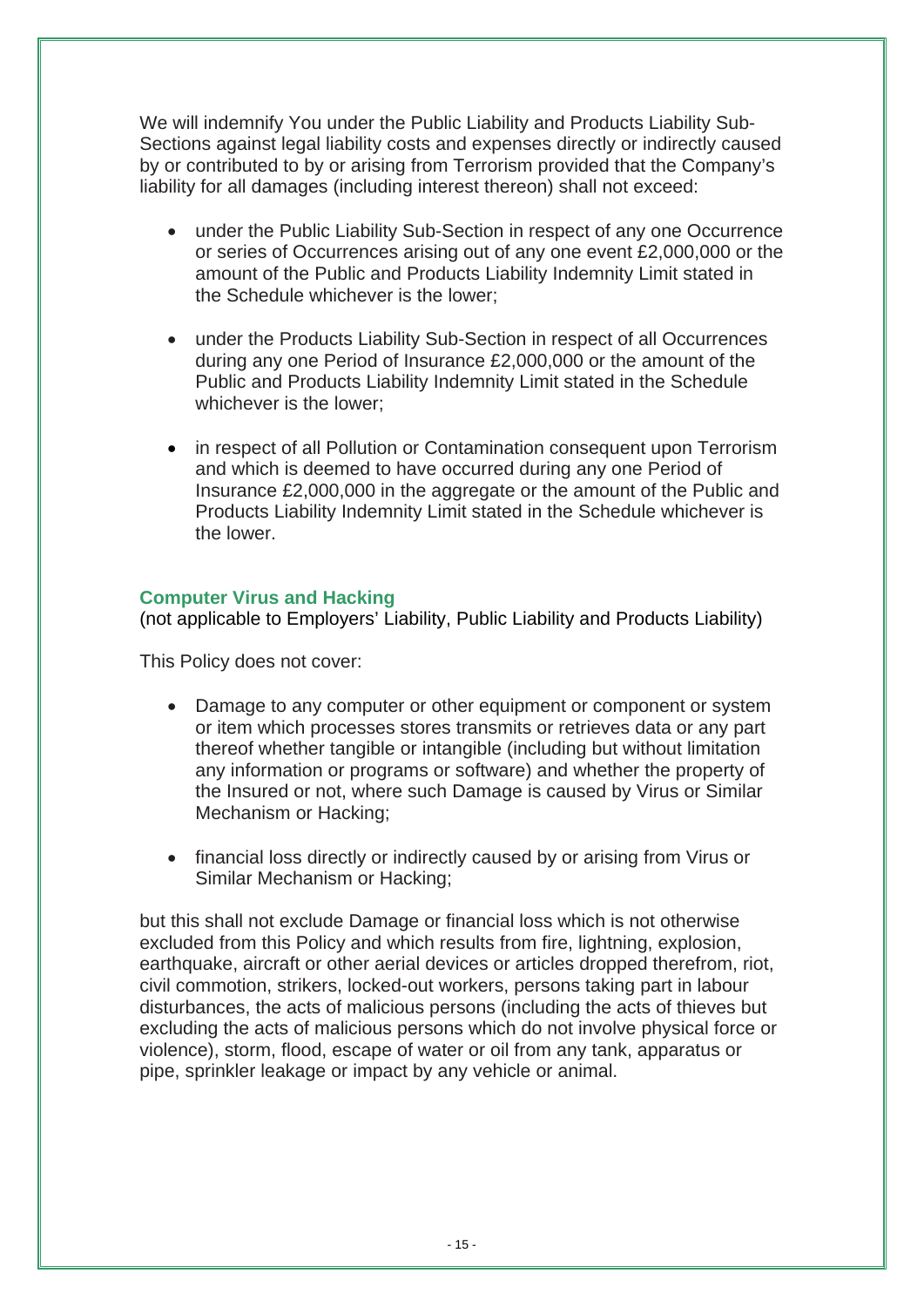For the purpose of this Exclusion –

Virus or Similar Mechanism shall mean program code, programming instruction or any set of instructions intentionally constructed with the ability to damage, interfere with or otherwise adversely affect computer programs, data files or operations, whether involving self-replication or not. The definition of Virus or Similar Mechanism includes but is not limited to trojan horses worms and logic bombs.

Hacking shall mean unauthorised access to any computer or other equipment or component or system or item which processes stores transmits or retrieves data, whether the property of the Insured or not.

#### **Radioactive Contamination**

Damage to any property whatsoever or any loss or expense whatsoever resulting or arising therefrom or any consequential loss or any legal liability of whatsoever nature directly or indirectly caused by or contributed to by or arising from:

- ionising radiations or contamination by radioactivity from any nuclear fuel or from any nuclear waste from the the combustion of nuclear fuel;
- the radioactive, toxic, explosive or other hazardous properties of any explosive nuclear assembly or nuclear component thereof.

**Note:** As far as concerns Bodily Injury caused to any of Your Employees if such Bodily Injury arises out of and in the course of employment or engagement of such person by You this Exclusion shall apply only in respect of

- the liability of any Principal
- liability assumed by the Insured under agreement and which would not have attached in the absence of such agreement

#### **Pollution and Contamination**

(applicable to Sections 1 and 2)

Damage or Loss of Income caused by or arising from pollution or contamination except (unless otherwise excluded) Damage to the Property insured caused by:

• pollution or contamination which itself results from fire, lightning, explosion, aircraft or other aerial devices or articles dropped therefrom, riot, civil commotion, strikers, locked-out workers, malicious persons other than thieves, earthquake, storm, flood, escape of water from any tank, apparatus or pipe, theft or impact by any road vehicle or animal;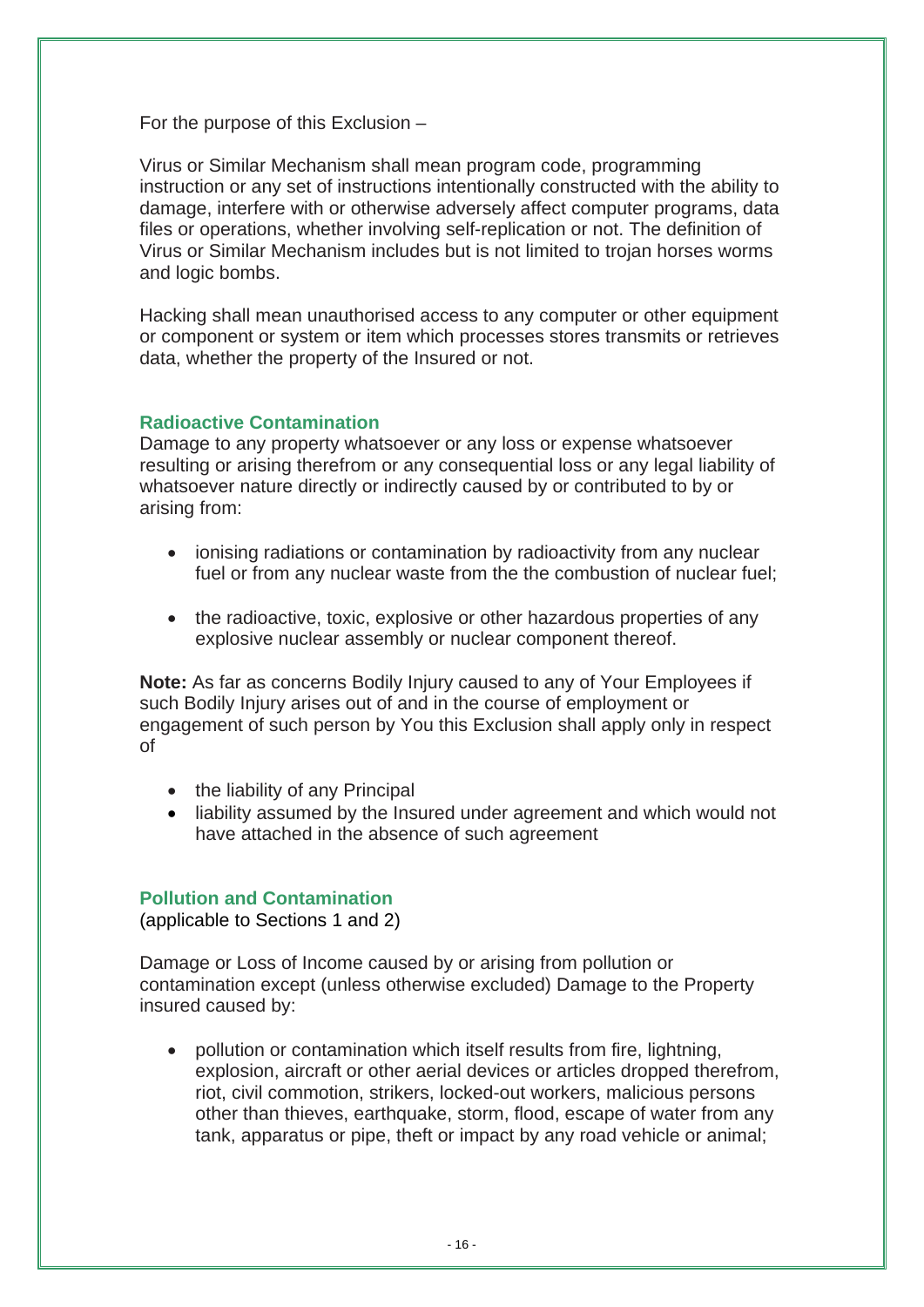• any of the Contingencies in a above which itself results from pollution or contamination.

#### **Year 2000**

Damage accident or liability directly or indirectly caused by or consisting of or arising from the failure of any computer data processing equipment or media microchip integrated circuit or similar device or other equipment or system for processing storing or receiving data or any computer software, whether Your property or not, and whether occurring before, during or after the year 2000.

- correctly to recognise any date as its true calendar date;
- to capture save or retain and/or correctly to manipulate, interpret or process any data or information or command or instruction as a result of treating any date otherwise than as its true calendar date;
- to capture save retain or correctly to process any data as a result of the operation of any command which has been programmed into any computer software being a command which causes the loss of data or the inability to capture save retain or to correctly process such data on or after any date.

In respect of Section 1 – All Risks - Office Equipment and Section 2 – Additional Cost of Working, this Exclusion shall not exclude subsequent Damage not otherwise excluded which itself results from fire, lightning, explosion, aircraft or other aerial devices or articles dropped therefrom, riot, civil commotion, strikers, locked-out workers, persons taking part in labour disturbances, malicious persons other than thieves, earthquake, storm, flood, escape of water from any tank, apparatus or pipe, theft or impact by any vehicle or animal.

**Note:** General Exclusion E shall not apply to Section 3 – Employers' Liability

#### **Year 2000 Computer Equipment**

The expected cost which would have been incurred in modifying any computer data processing equipment or media microchip integrated circuit or similar device or other equipment or system for processing storing or receiving data or any computer software so as to be able correctly to recognise save retain manipulate interpret or process any date after December 31st 1999 where such computer or other property is unable to do so at the time of any Damage insured by this Policy.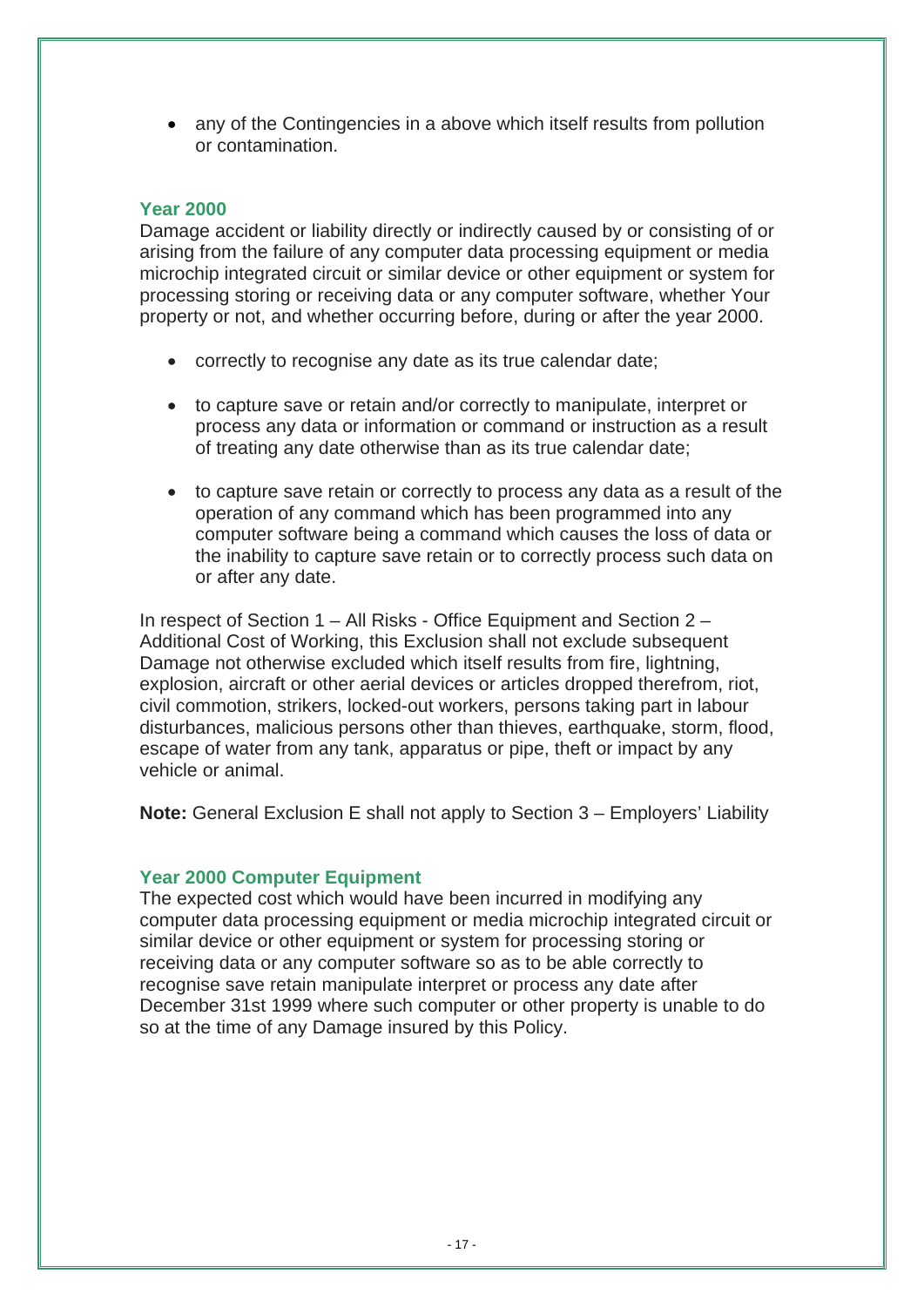# **Section 1: All Risks – Office Equipment**

We will indemnify You in the event of accidental Damage happening within the Geographical Limits shown in the Schedule to any Office Equipment described in the Schedule belonging to You or for which You are responsible the value of such Office Equipment or the amount of Damage at the time of such Damage or at Our option reinstate or replace such property.

Provided that Our liability in any one Period of Insurance shall in no case exceed the total sum insured or in respect of any item its Sum Insured or any other stated limit of liability.

#### **Geographical Limits**

**GB -** Anywhere in the United Kingdom, Republic of Ireland, the Channel Islands or the Isle of Man.

**EUR** - Europe which means anywhere in the United Kingdom, the Channel Islands, the Isle of Man and the countries of the European Union.

**W/W -** Worldwide which means anywhere in the world including the United Kingdom and Europe.

### **Special Conditions**

#### **Basis of Claims Settlement**

The Basis of Settlement for each and every item other than Trade Samples & Stock shall be on a Reinstatement Basis.

#### **Excess**

The Company shall not be liable for the first amount of £100.00 in respect of each and every claim.

#### **Exclusions**

This Section does not cover:

Damage to the property insured caused by or consisting of:

- inherent vice, latent defect, gradual deterioration, wear and tear, frost, change in water table level, seepage below ground level, its own faulty or defective design or materials:
- faulty or defective workmanship, operational error or omission on Your part or any of Your Employees;
- the bursting by steam pressure of a boiler (not being a boiler used for domestic purposes only), economiser or other vessel, machine or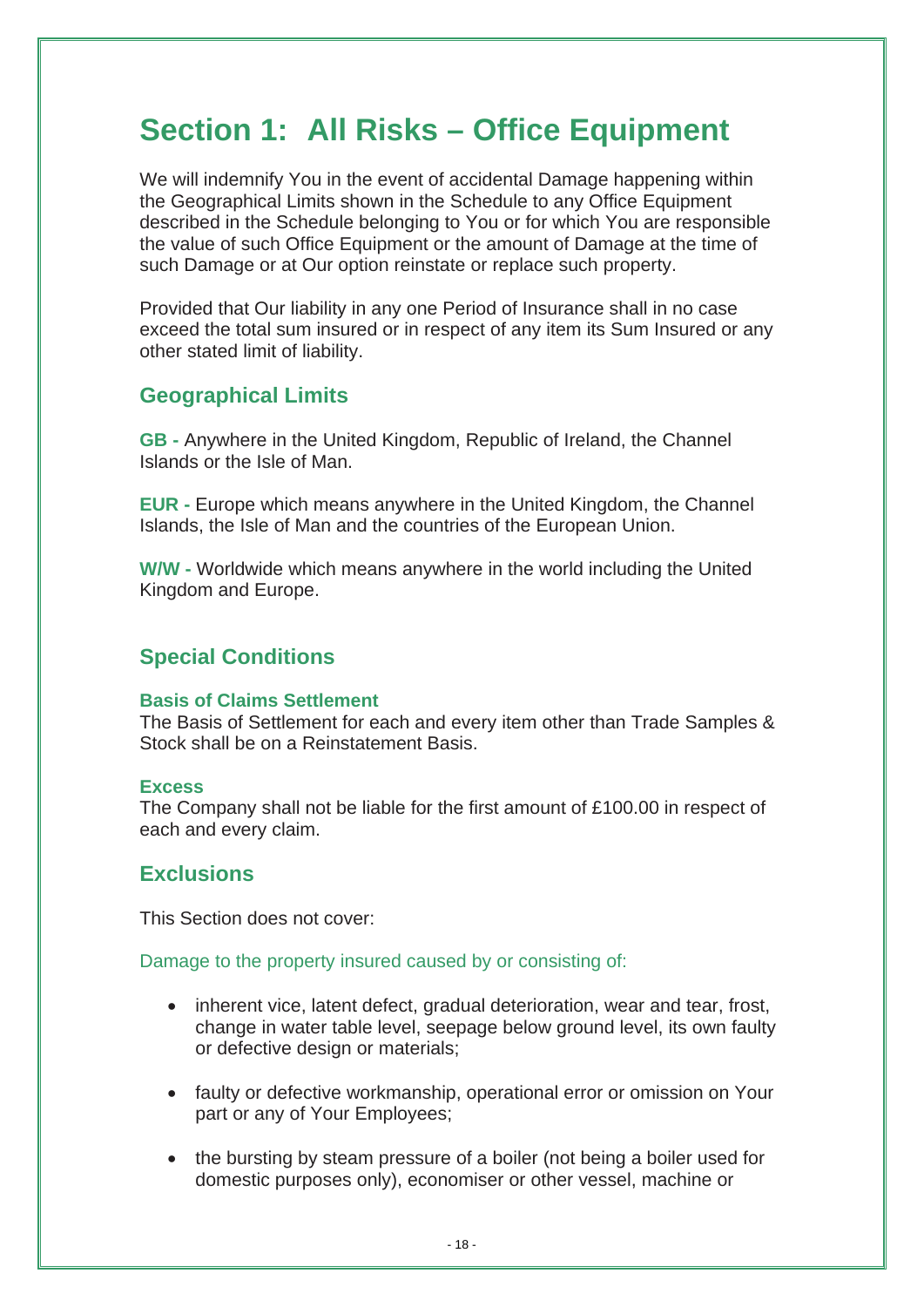apparatus in which internal pressure is due to steam only and belonging to You or under Your control;

but this shall not exclude subsequent Damage which results from a cause not otherwise excluded;

Damage caused by or consisting of

- corrosion, rust, wet or dry rot, shrinkage, evaporation, leakage, loss of weight, dampness, contamination, fermentation, dryness, marring, scratching, vermin or insects;
- change in temperature, colour, flavour, texture or finish or the action of light;
- theft or attempted theft:

**(i)** from an unattended vehicle between the hours of 6am and 9pm unless all doors, windows and other openings are left closed, securely locked and fastened; and entry or access to the vehicle has been effected by forcible and violent means;

**(ii)** from the Premises whenever such premises are closed for business or left unattended unless all locks, bolts and other security devices including any intruder alarm system be put into full and effective operation;

**(iii)** other than from the Premises between the hours of 9pm and 6am unless the property insured is in the personal custody of You or any of Your Employees or in a securely locked or occupied building;

#### Damage consisting of:

• mechanical or electrical breakdown or derangement in respect of the particular machine, apparatus or equipment in which such breakdown or derangement originates;

#### Damage caused by or consisting of:

- subsidence, ground heave or landslip unless resulting from fire, explosion, earthquake or the escape of water from any tank, apparatus or pipe;
- acts of fraud or dishonesty:
- disppearance, unexplained or inventory shortage, misfiling or misplacing of information;
- electrical or magnetic injury, disturbance or erasure of electronic records other than by lightning;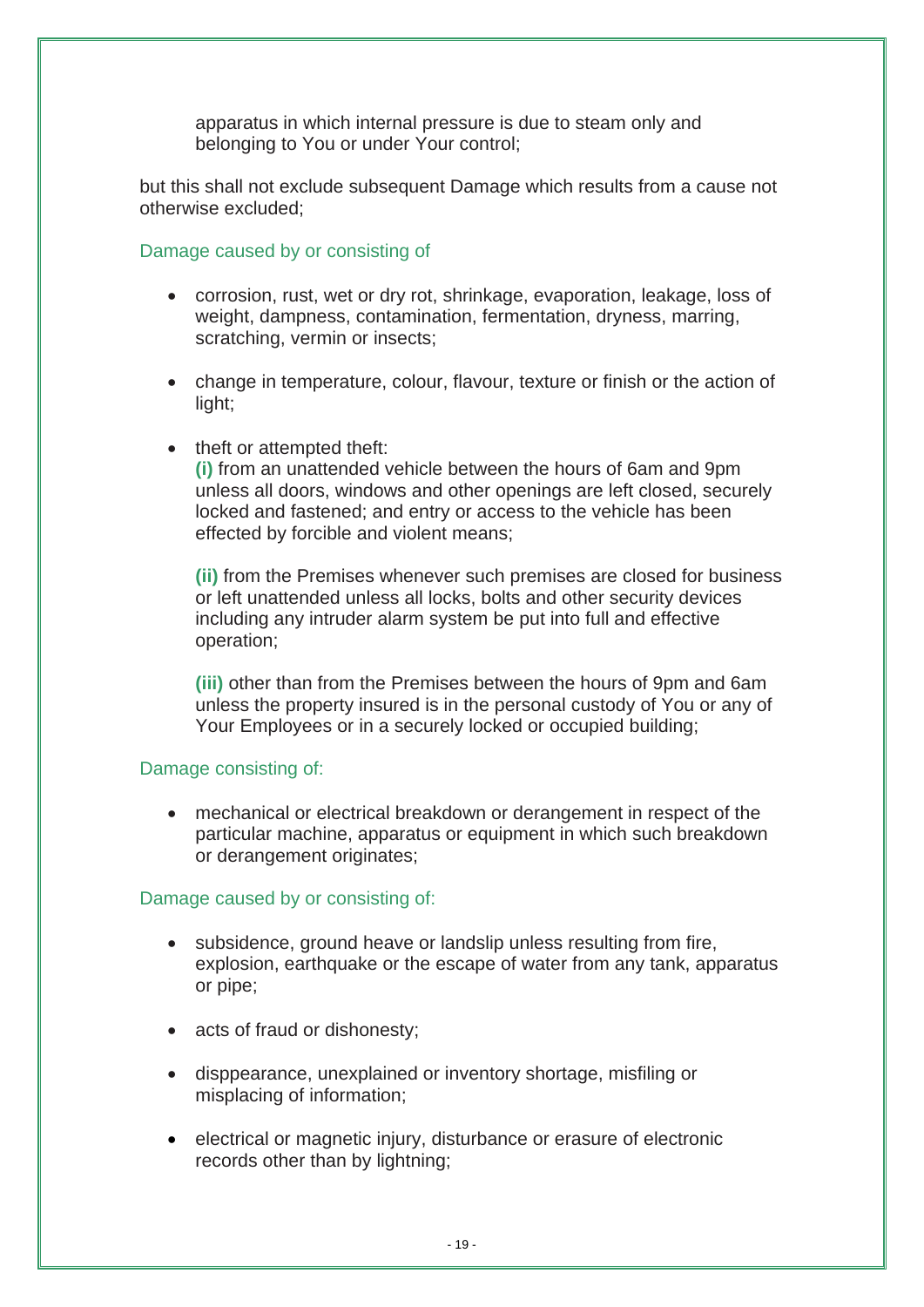#### Damage to

• moveable property in the open or in open-sided buildings caused by wind, rain, hail, sleet, snow, flood or dust;

#### Damage to the Property insured:

- Caused by fire resulting from its undergoing any heating process or any process involving the application of heat;
- (other than by fire or explosion) resulting from its undergoing any process of production, packing, treatment, testing, commissioning, servicing, adjustment or repair;
- Damage by delay, embargo, nationalisation, confiscation, requisition, seizure or destruction by the government or any public authority;
- Damage to Money, documents, securities, motor vehicles, caravans, boats, cycles, household goods, sports equipment, contact or corneal lenses;
- Loss of market, loss of use, monetary devaluation or any other consequential loss;
- whilst in transit by air unless the Property is being carried on board the aircraft as hand luggage.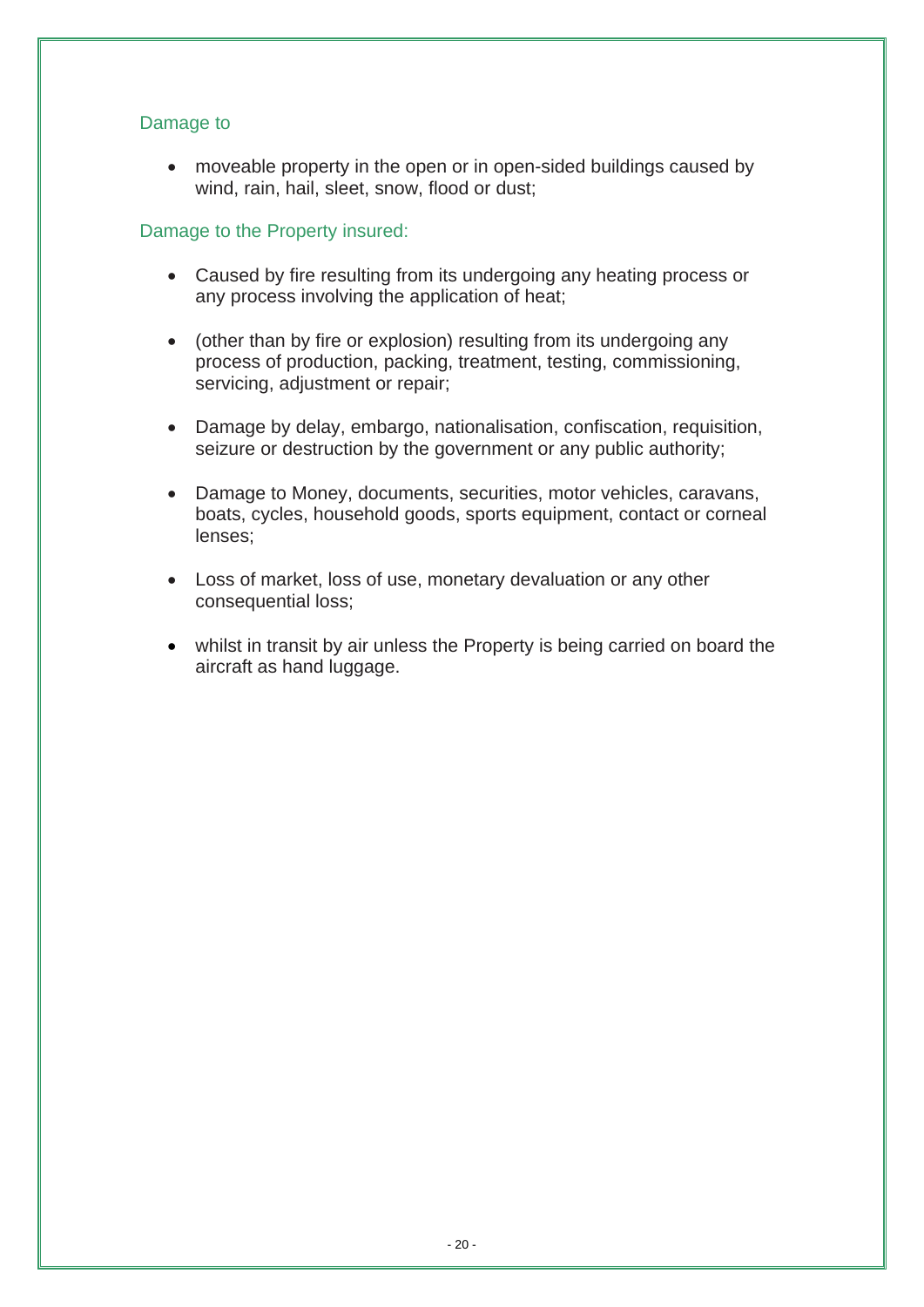# **Section 2: Additional Cost of Working**

### **Definitions**

#### **Indemnity Period**

The period beginning with the occurrence of the Damage and ending not later than the number of months stated in the Schedule during which the results of the Business are affected as a result of the Damage.

#### **Gross Income**

The money paid or payable to You for goods sold (less the cost of purchases) and services rendered in the course of the Business either at the Premises or elsewhere.

### **Cover**

If property used by You at the Premises or elsewhere as specified sustains Damage for which liability has been admitted under Section 1 causing an interruption of the Business which results in loss of Gross Income We will indemnify You for:

• additional expenditure necessarily and reasonably incurred for the sole purpose of avoiding or diminishing the reduction in Gross Income which but for that expenditure would have been sustained during the Indemnity Period as a result of the Damage but not exeeding the reduction in Gross Income avoided;

less any sum saved during the Indemnity Period in respect of charges or Business expenses payable out of Gross Income which cease or are reduced as a result of the Damage.

### **Special Conditions**

#### **Limit of Liability**

The maximum amount payable in any one Period of Insurance in respect of any item insured under this Section is the Sum Insured stated under Section 2 in the Schedule for each item.

#### **Automatic Reinstatement of Loss**

Unless there is written notice by Us to the contrary in the event of Damage under this Section We shall automatically reinstate the Sum Insured provided that You undertake to pay the appropriate additional premium.

#### **Cessation of Trading**

This Section shall be avoided if the Business is wound up or carried on by a liquidator or receiver or permanently discontinued at any time after the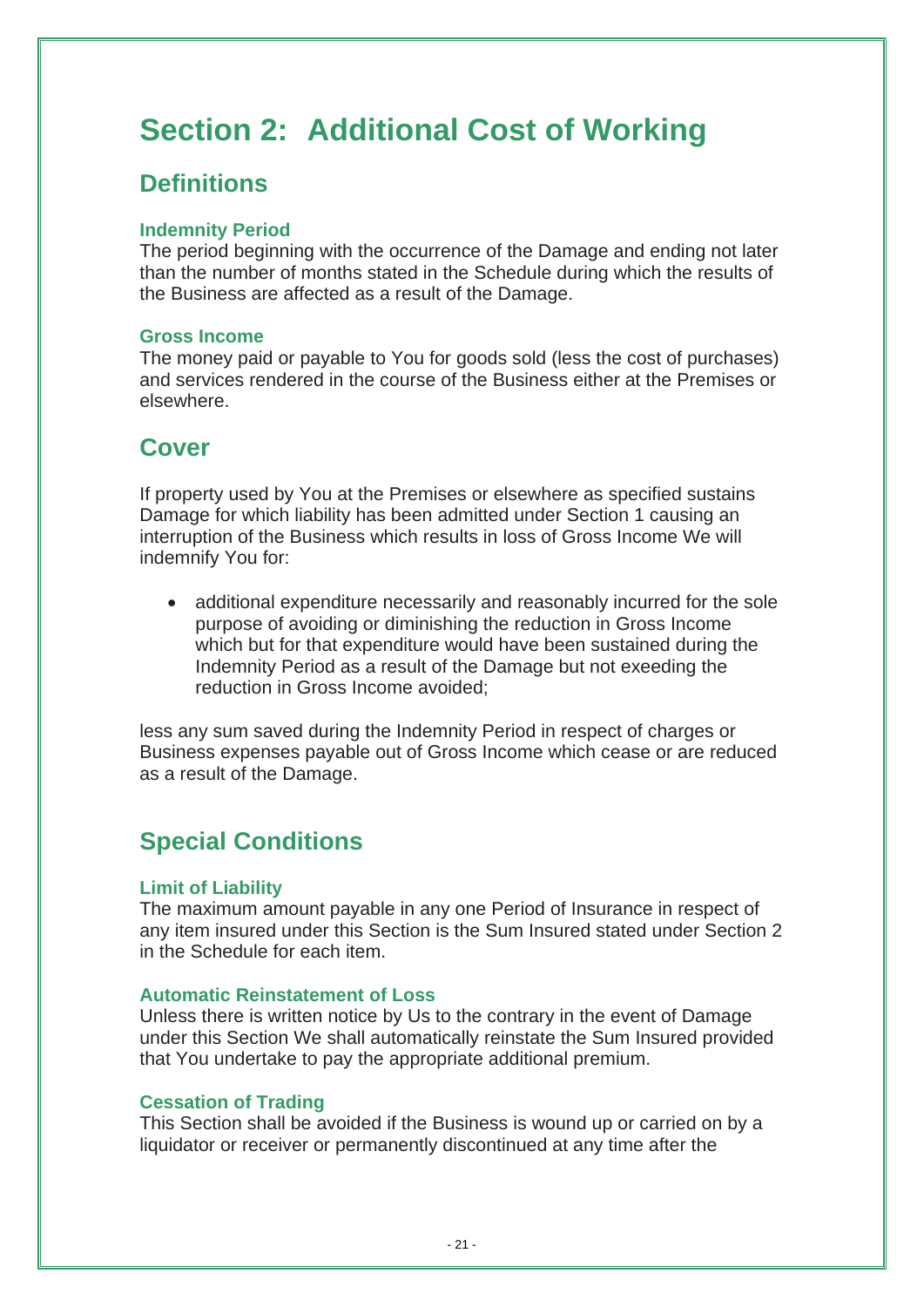commencement of the Period of Insurance unless We give Our written consent.

#### **Accounting Adjustments**

For the purposes of these definitions any adjustments implemented in current cost accounting will be disregarded.

#### **Value Added Tax**

To the extent that You are accountable to the tax authorities for Value Added Tax all terms in this Section shall be exclusive of such tax.

#### **First Financial Year**

In the event of Damage occurring before expiration of the first financial year of the Business the results of the Business to date of the Damage shall be used as a basis upon which to assess what the Gross Income of the Business for the first financial year would have been had the Damage not occurred.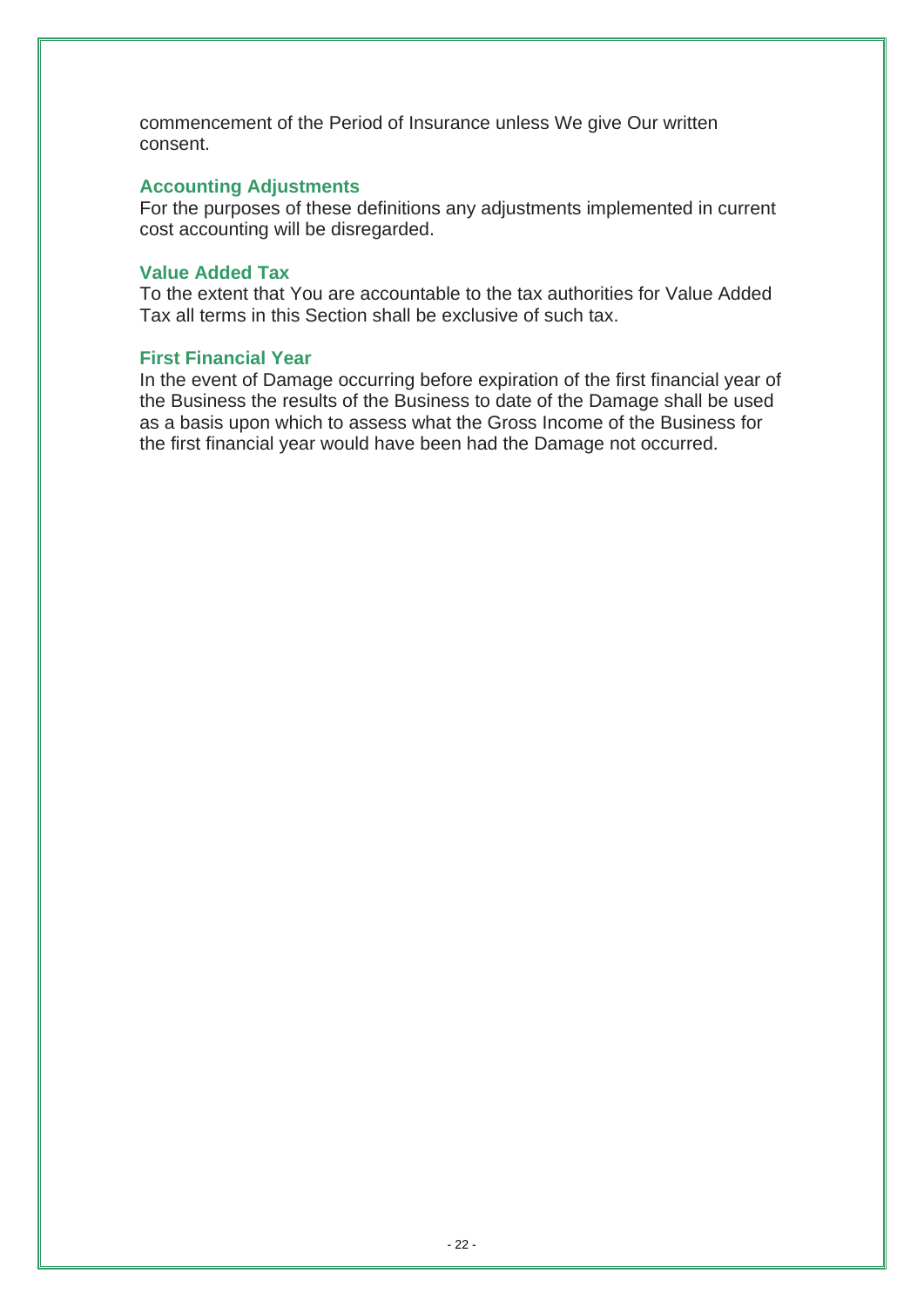# **Section 3: Employers Liability**

#### **What is Covered**

In the event of death, bodily injury, illness or disease caused to an **employee** within the **territorial limits** arising out of and in the course of employment by the **Assured**, Underwriters will indemnify the **Assured** in respect of **compensation** of such bodily injury, illness or disease arising out of such an event.

#### **Limit of Liability**

Underwriters liability for compensation costs and expenses shall not exceed in respect of any one **Occurrence:**

- a) the total amount payable under this Policy (including all Extensions and Memoranda except where otherwise provided) in respect of all damages costs and expenses the Limit of Indemnity stated in the **Schedule**
- b) the total amount payable under this Policy in respect of all damages costs and expenses arising out of all claims during any Period of Insurance consequent on or attributable to one source or original cause irrespective of the number of Assureds having a claim under this Policy consequent on or attributable to that one source or original cause shall not exceed the Limit of Indemnity stated in the **Schedule**

For the purposes of the Limit of Indemnity stated in the Schedule all Assureds under this Policy shall be treated as one assured party or single legal entity so that there will be only two parties to the contract of insurance namely the Underwriter and the first named Assured

#### **Section Condition**

The indemnity provided by this Section is deemed to be in accordance with such provisions as any law relating to the compulsory insurance of liability to employees in Great Britain, Northern Ireland, the Isle of Man or the Channel Islands but the **Assured** must repay any amounts paid by Underwriters which they would not have been liable for but for the provisions of such law.

#### **Section Exclusion**

Underwriters shall not provide indemnity against liability in respect of which compulsory Insurance or security is required under the Road Traffic 1988 or the Road Traffic Act (Northern Ireland) Order 1981 or any subsequent legislation amending or replacing such Act or Order.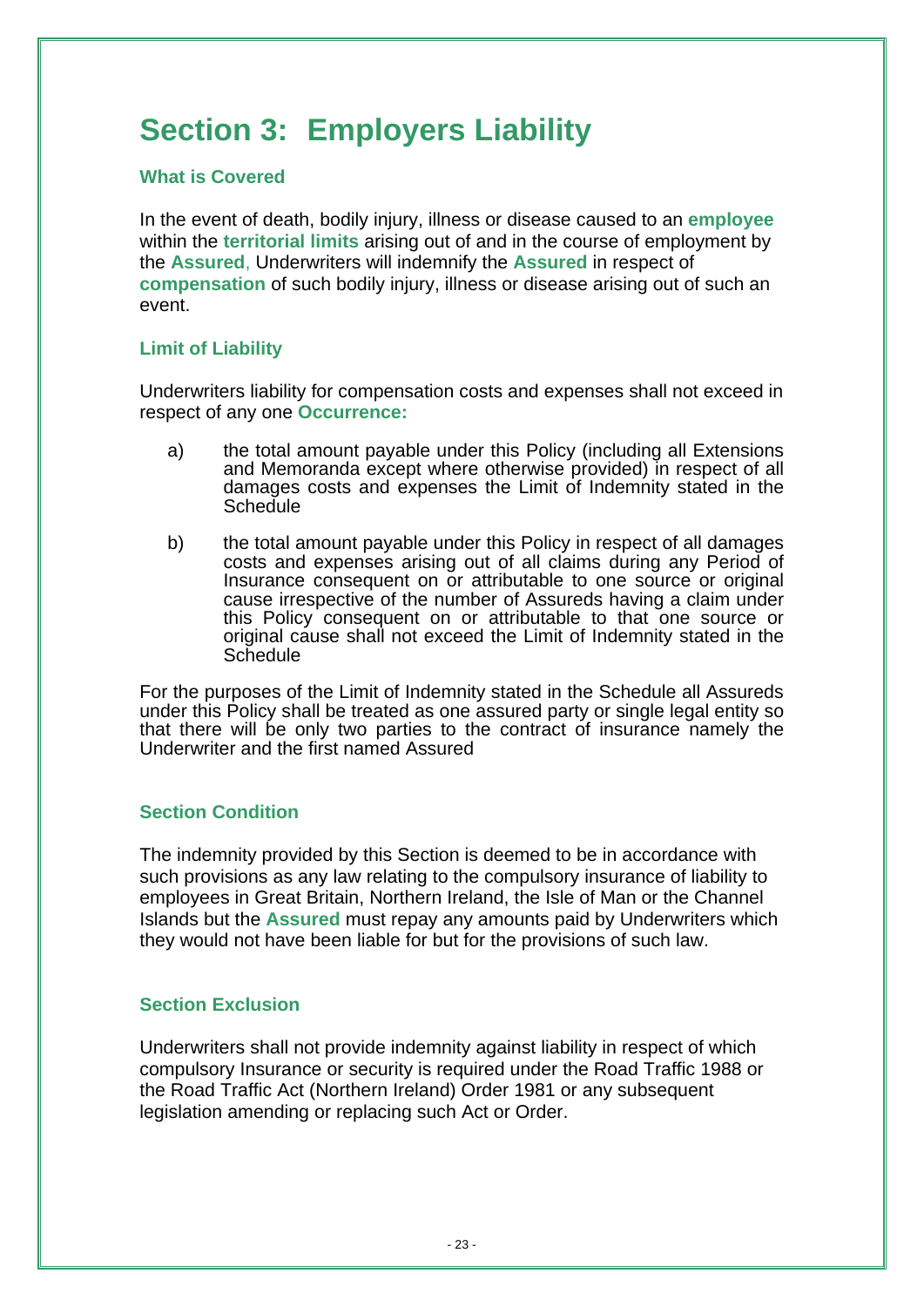#### **Section Extensions**

These Section Extensions are subject otherwise to the terms Exclusions and Conditions of this Policy.

#### **1) Work Overseas**

The Indemnity provided by this Section shall extend to apply in respect of liability for **Injury** caused to an **employee** whilst temporarily engaged in work outside the **territorial limits.**

#### Provided that

- a) such **employee** is ordinarily resident within the **territorial limits.**
- b) Underwriters shall not provide indemnity in respect of any amount payable under Workmen's Compensation Social Security or Health Insurance legislation.
- c) the "temporary" period will not exceed 30 days in respect of contractors.

#### **2) Unsatisfied Court Judgements**

Where a judgement for damages has been obtained by an **employee** or the legal personal representatives of any **employee:**

- a) in respect of **Injury** sustained by the **employee** arising out of and in the course of employment by the **Assured.**
- b) against any individual resident in premises within the **territorial limits** in any court situate in the **territorial limits:**

and such judgement remains unsatisfied in whole or in part 6 months after the date of judgement, **Underwriters** will at the Assured's request pay to the **employee** or the said legal personal representatives the amount of any such damages and any awarded costs to the extent that they remain unsatisfied.

#### Provided that

- a) there is no appeal outstanding
- b) if **Underwriters** make payment the **employee** or the said legal personal representatives shall resign the judgment to us.
- c) Section 1 is operative at the time that such **Injury** is caused.
- d) **Underwriters'** liability for damages costs and expenses shall not exceed the amount stated as the limit of indemnity in the **schedule**  to this Policy.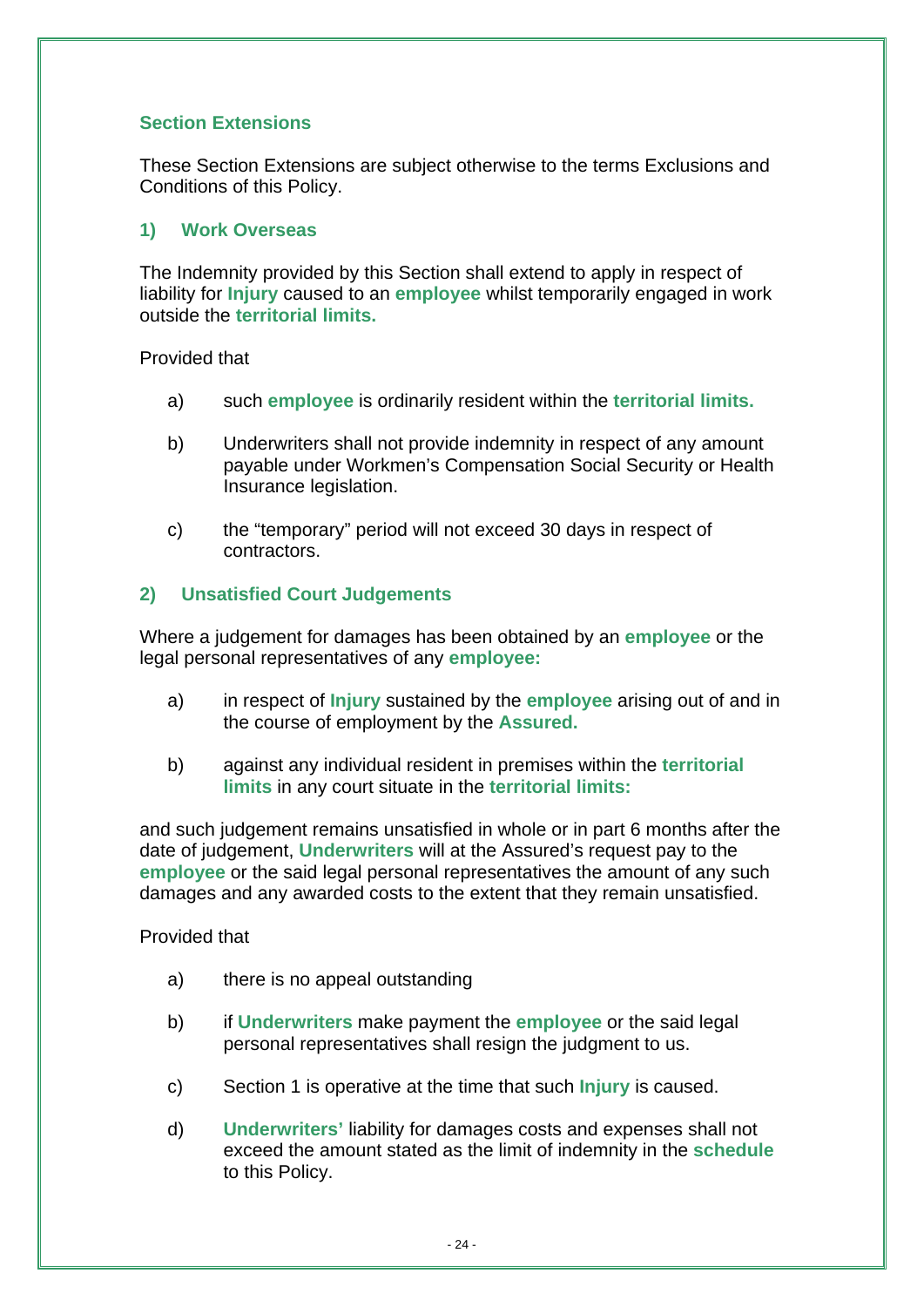# **Section 4: Public Liability**

#### **What is covered**

In the event of accidental

- 1) **Injury** to any person
- 2) material damage to property
- 3) obstruction, trespass, nuisance or interference with any right of way, air, light or water or other easement.
- 4) Wrongful arrest, wrongful detention, false imprisonment or malicious prosecution.

occurring within the **territorial limits Underwriters** will indemnify the **Assured** in respect of **compensation** arising out of such event.

#### **Limit of Liability**

Underwriters' liability for **compensation** shall not exceed the amount stated as the limit of Indemnity in the **schedule** to this Policy.

Provided that in respect of

- **i)** any one **Occurrence**
- ii) all incidents considered by the Underwriters to have occurred during any Period of Insurance in respect of Pollution

the following will apply

- a) the total amount payable by the Underwriters in respect of Section (2) (including all Extensions and Memoranda) shall not exceed the Limit of **Indemnity**
- b) the total amount payable by the Underwriters in respect damages costs and expenses arising out of all claims during the Period of Insurance consequent on or attributable to one source or original cause irrespective of the number of Assureds having a claim under this Policy consequent on or attributable to that one source or original cause shall not exceed the appropriate Limit of Indemnity stated in the Schedule

For the purposes of the Limit of Indemnity stated in the Schedule all Assureds under this Policy shall be treated as one assured party or single legal entity so that there will only be two parties to the contract of insurance namely the Underwriters and the first named Assured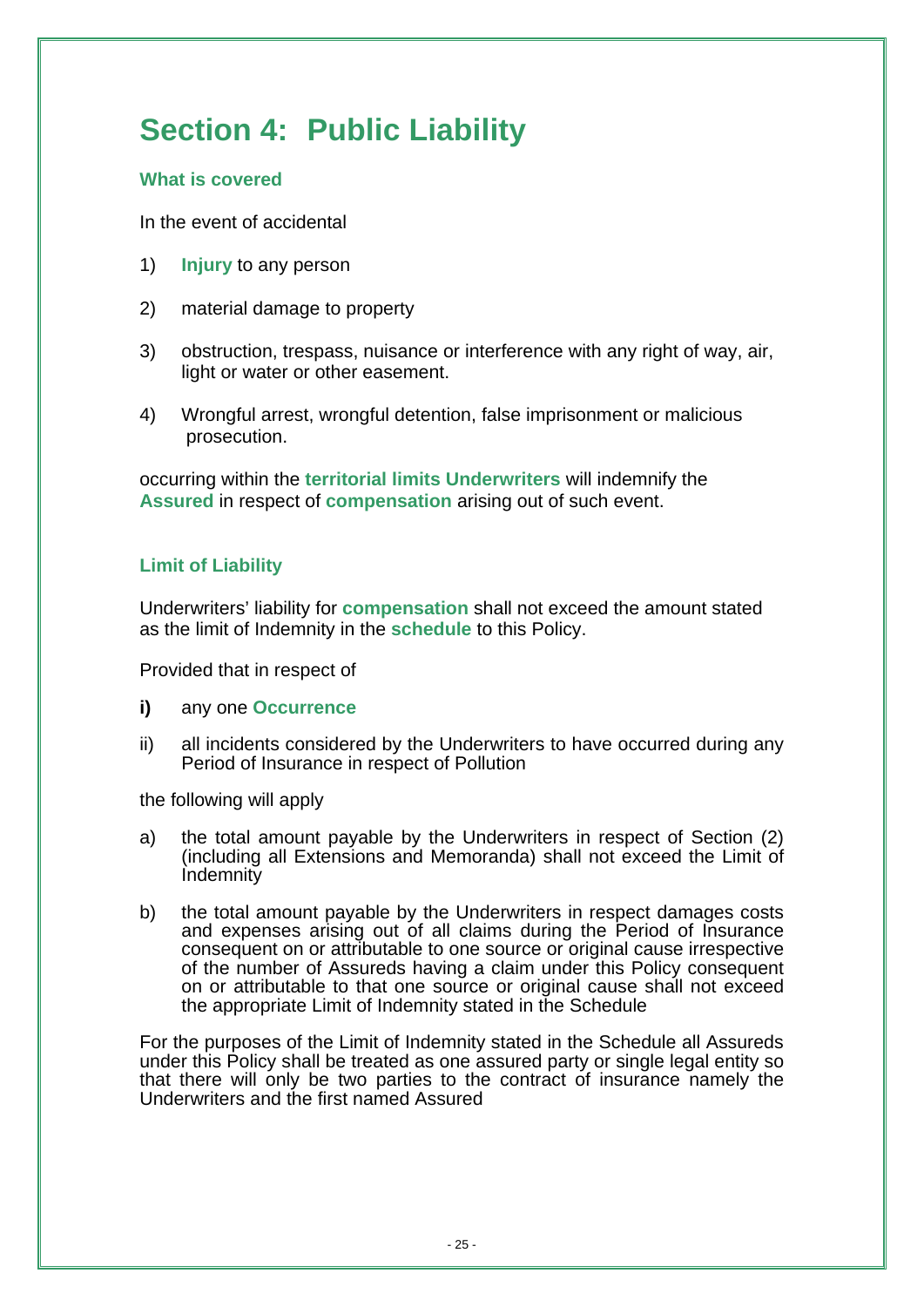#### **Section Exclusions**

**Underwriters** shall not provide indemnity against liability:

#### **Excess**

The Company shall not be liable for the first amount of £250.00 in respect of each and every claim relating to Third Party Property Damage.

- **1)** in respect of **Injury** to any **employee** or a member of the Assured's family arising out of and in the course of employment by the Assured.
- **2)** caused by or arising from the ownership, possession or use by the Assured or on the **Assured's** behalf of any:
	- a) aircraft, aerospatial device or hovercraft.
	- b) watercraft other than hand-propelled watercraft or other watercraft not exceeding 8 metres in length:
	- c) mechanically propelled vehicle:
		- i) for which compulsory insurance or security is required under any legislation governing the use of the vehicle:
		- ii) where indemnity is provided by any other Insurance.
- **3)** in respect of **Injury** to the **Assured**.
- **4)** caused by or arising from any **product supplied**.
- **5)** In respect of damage to material property
	- a) belonging to the **Assured:**
	- b) in the custody or under the control of **Assured** or any **employee** other than personal effects (including Vehicles and their contents) of any visitor, director, partner or **employee:**
	- c) being that part of any property on which Assured or an **employee**  or agent acting for **Assured** is or has been working where the damage arises out of such work.
- **6)** for the excess specified in the Schedule to this Policy other than in respect of damages to premises (including their fixtures and fittings) leased or rented to the Assured or the Assured's company.

#### **7) Contractual Liability**

in respect of **contractual liability** unless the sole conduct and control of claims is vested in us but **Underwriters** shall not in any event provide indemnity in respect of liquidated damages or liability under any penalty clause.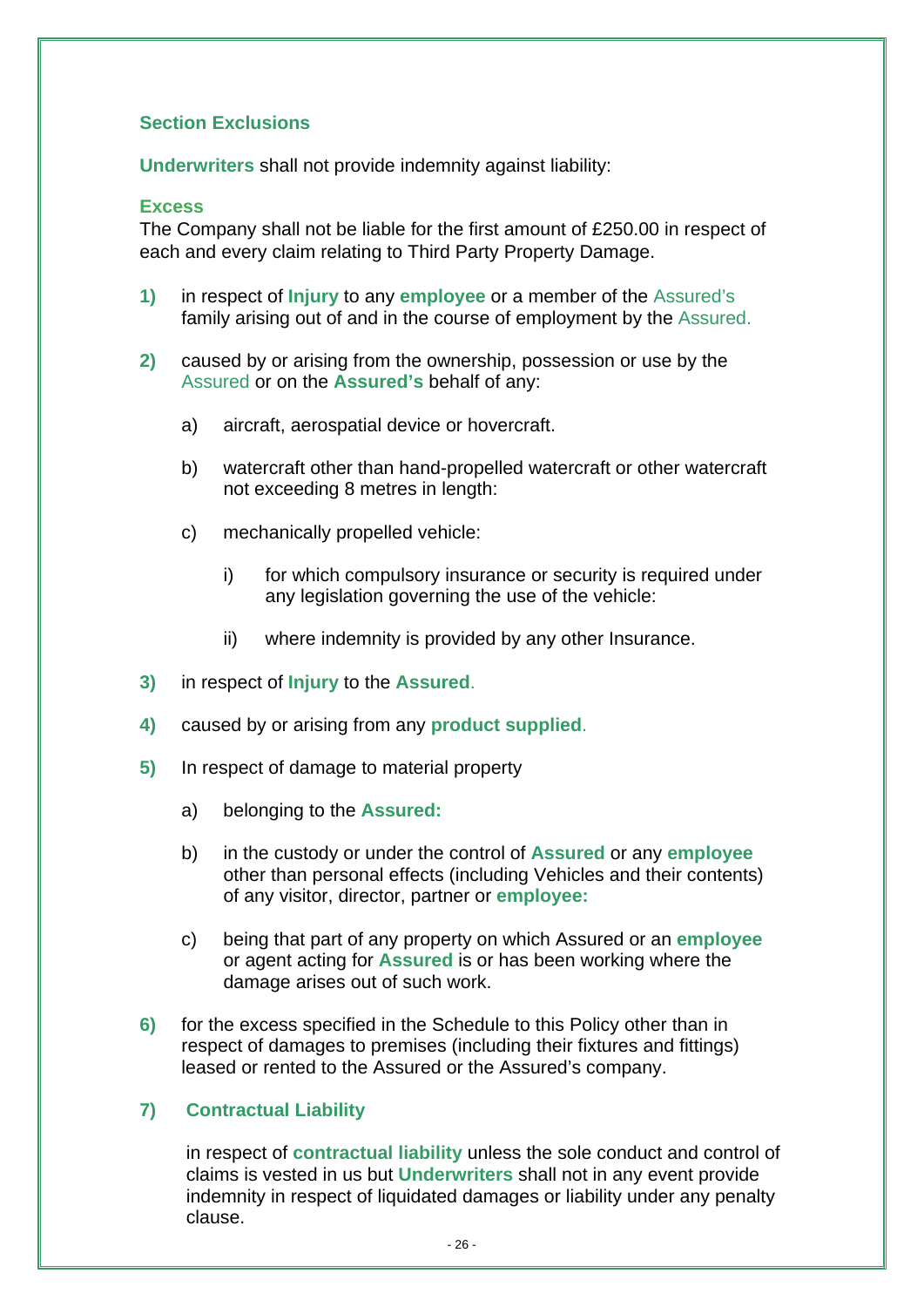#### **8) Pollution**

arising from **pollution** other than caused by a sudden identifiable unintended and unexpected incident which takes place in its entirety at a specific time and place during the **period of insurance**.

#### Provided that

- a) all **pollution** which arises out of such incident shall be deemed to have occurred at the time such incident takes place.
- b) Underwriters' liability for all **compensation** under Section 2 payable in respect of all **pollution** which is deemed to have occurred during the **period of insurance** shall not exceed in the aggregate the amount stated in the **schedule** of this Policy as the limit of indemnity for Section 2.

#### **9) Advice for a Fee**

caused by or arising from design or specification provided by the **Assured** or the Assured's company**.** 

#### **10) Products Supplied, Design or Specification**

arising from any product supplied or from design or specification provided by the Assured or the Assured's company.

#### **11) Virus Transmission.**

arising directly or indirectly out of the transmission or receipt of a virus, a program and/or a code that causes loss of or damage to any documents and/or computer system and/or prevents or impairs any computer system from performing and/or functioning accurately or properly.

#### **12) War and Terrorism Exclusion.**

for loss, damage, injury, cost or expense of whatsoever nature directly or indirectly caused by, resulting from or in connection with any of the following regardless of any other cause or event contributing concurrently or in any other sequence to the loss;

1) war, invasion, acts of foreign enemies, hostilities or warlike operations (whether war be declared or not), civil war, rebellion, revolution, insurrection, civil commotion assuming the proportions of or amounting to an uprising, military or usurped power; or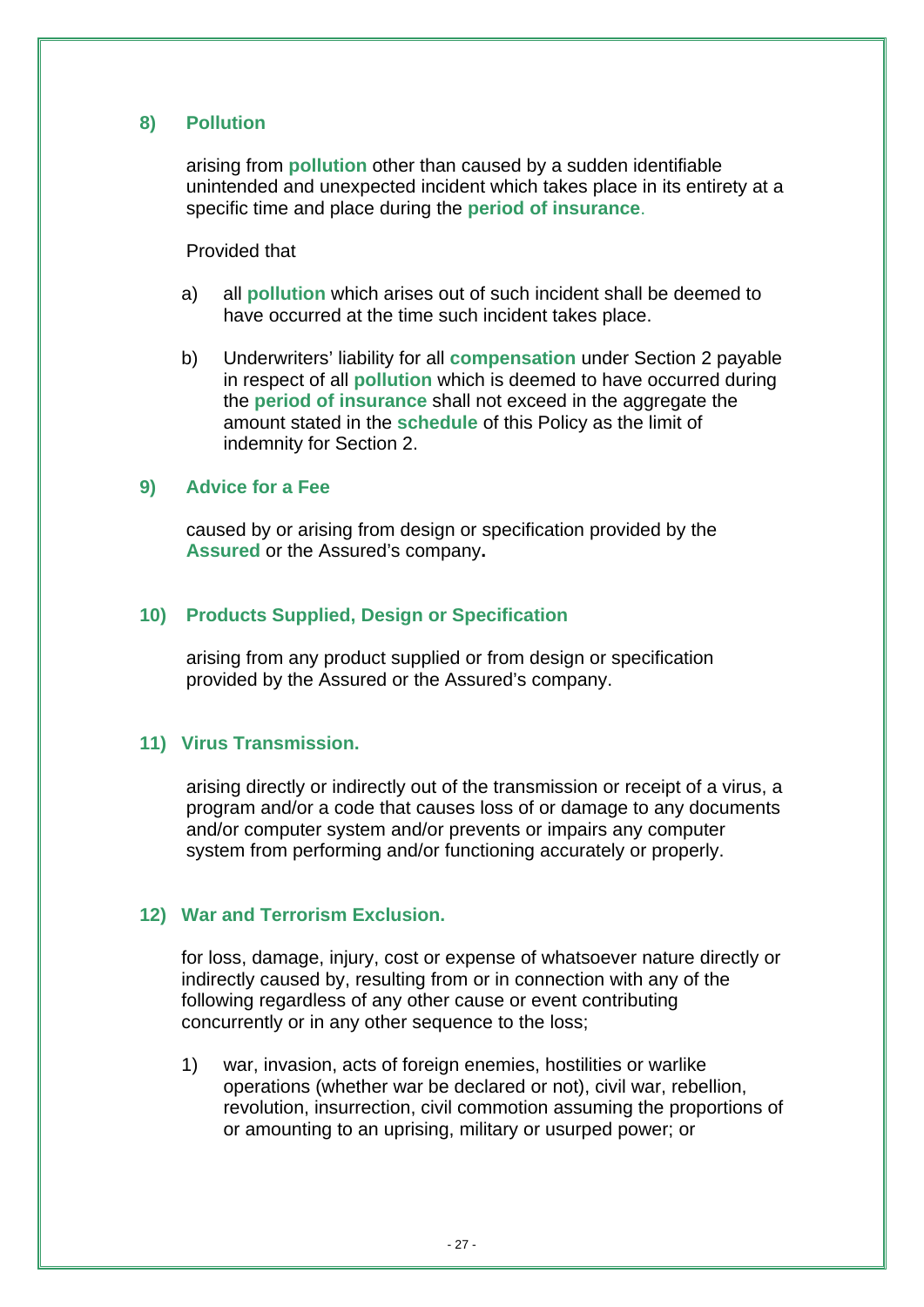#### 2) **any Act of Terrorism.**

This clause also excludes any liability for loss, damage, injury cost or expense of whatsoever nature directly or indirectly caused by, resulting from or in connection with any action taken in controlling, preventing, suppressing or in any way relating to (1) and/or (2) above.

If the Underwriters allege that by reason of this exclusion, any loss, damage, cost or expense is not covered by this insurance the burden of proving the contrary shall be upon the Assured.

In the event any portion of this endorsement is found to be invalid or unenforceable, the remainder shall remain in full force and effect.

#### **13) Asbestos Exclusion.**

for Injury disease or illness including death at any time resulting therefrom or Property Damage for past present or future claims arising in whole or in part either directly or indirectly out of the manufacture distribution sale resale rebranding installation repair removal encapsulation abatement replacement or handling of or exposure to or fear of asbestos or Products containing asbestos whether or not the asbestos is or was at any time airborne as a fibre or particle contained in a product carried on clothing inhaled transmitted in any fashion or found in any form whatsoever.

#### **14) Toxic Mould Exclusion.**

liability whatsoever arising directly or indirectly out of or resulting from or in consequence of, or in any way involving:-

- a) the actual, potential, alleged or threatened formation, growth, presence, release or dispersal of any fungi, molds, spores or mycotoxins of any kind; or
- b) any action taken by any party in response to the actual, potential, alleged or threatened formation, growth, presence, release or dispersal of fungi, molds, spores or mycotoxins of any kind, such action to include investigating, testing for, detection of, monitoring of, treating, remediating or removing such fungi, molds, spores or mycotoxins; or
- c) any governmental or regulatory order, requirement, directive, mandate or decree that any party take action in response to the actual, potential, alleged or threatened formation, growth, presence, release or dispersal of fungi, molds, spores or mycotoxins of any kind, such action to include investigating, testing for, detection of, monitoring of, treating, remediating or removing such fungi, molds, spores or mycotoxins.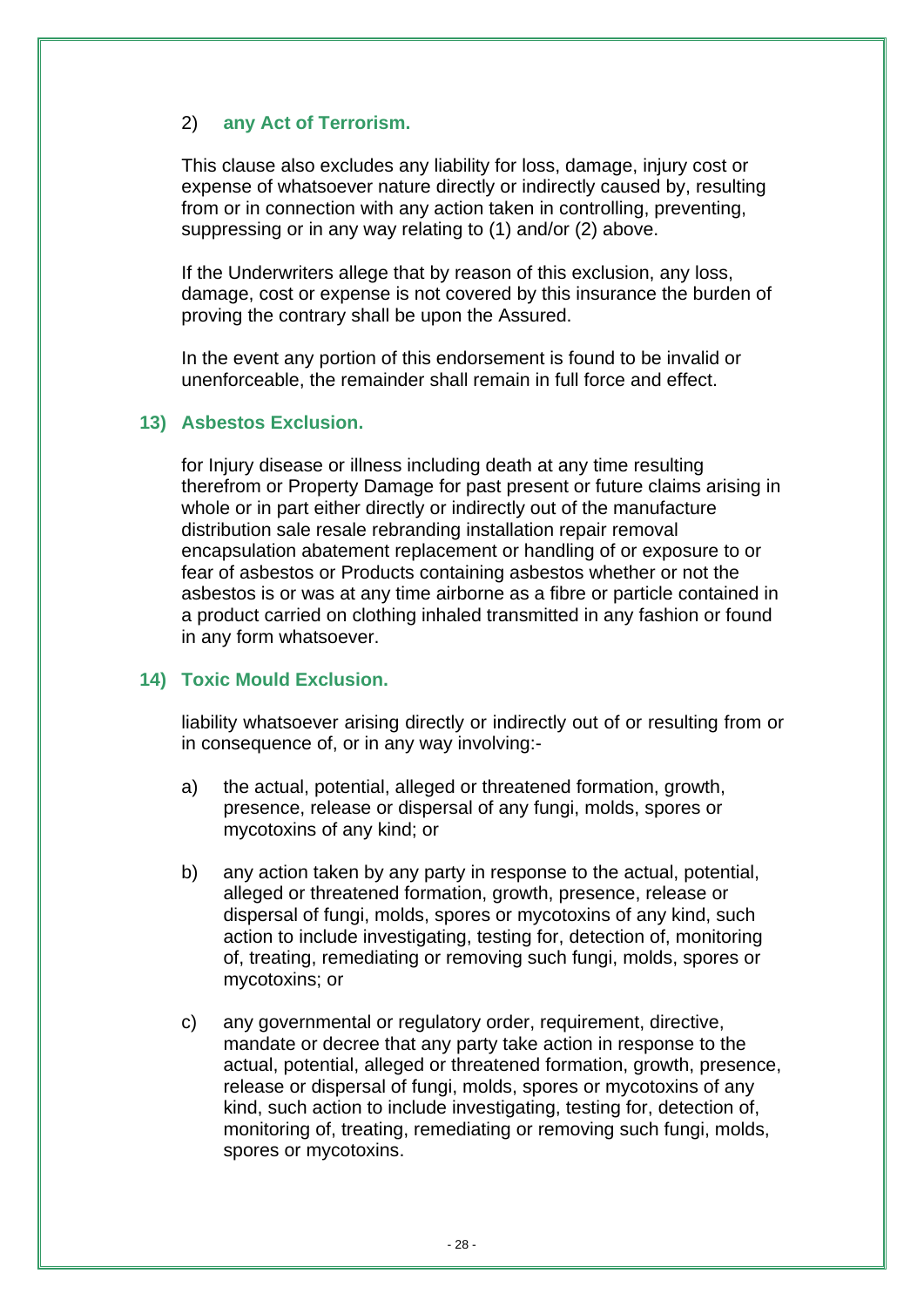# **Section 5: Products Liability**

#### **Occurrences**

Accidental Bodily Injury to any person or accidental Damage to Property occurring anywhere within the Territorial Limits during the Period of Insurance and caused by any Products Supplied in or from Great Britain, Northern Ireland, the Channel Islands or the Isle of Man.

#### **Indemnity Limit**

Our liability under this Section for all damages (including interest thereon) payable in respect of all Occurrences during any one Period of Insurance shall not exceed the Indemnity Limit stated in the Schedule.

#### **Exclusions**

We shall not be liable under this Section in respect of:

#### **Excess**

The Company shall not be liable for the first amount of £100.00 in respect of each and every claim relating to Third Party Property Damage.

- Damage to or the cost of repair, alteration, replacement, removal or recall of any Products Supplied which give rise to a claim or any refund for such products supplied;
- Liability arising from:

(i) design, formula, advice or specification provided by or on Your behalf for a fee or in circumstances where a fee would normally be charged;

(ii) failure or partial failure of computer programmes written devised or designed or adapted to fulfill the purpose for which they are installed;

(iii) Damage to computer systems and data processing media or loss distortion or erasure of data contained therein;

- Liability for Bodily Injury caused to an Employee arising out of and in the course of such persons' employment or engagement by You in the Business;
- Liability caused by or arising from Property in Your charge or control;
- Products Supplied which to Your knowledge are to be used as a critical part in connection with the flying or navigation of any ircraft, spacecraft, rocket, missile or satellite;
- Liquidated damages, fines or penalties; Punitive, exemplary or aggravated damages or any additional damages resulting from the multiplication of compensatory damages;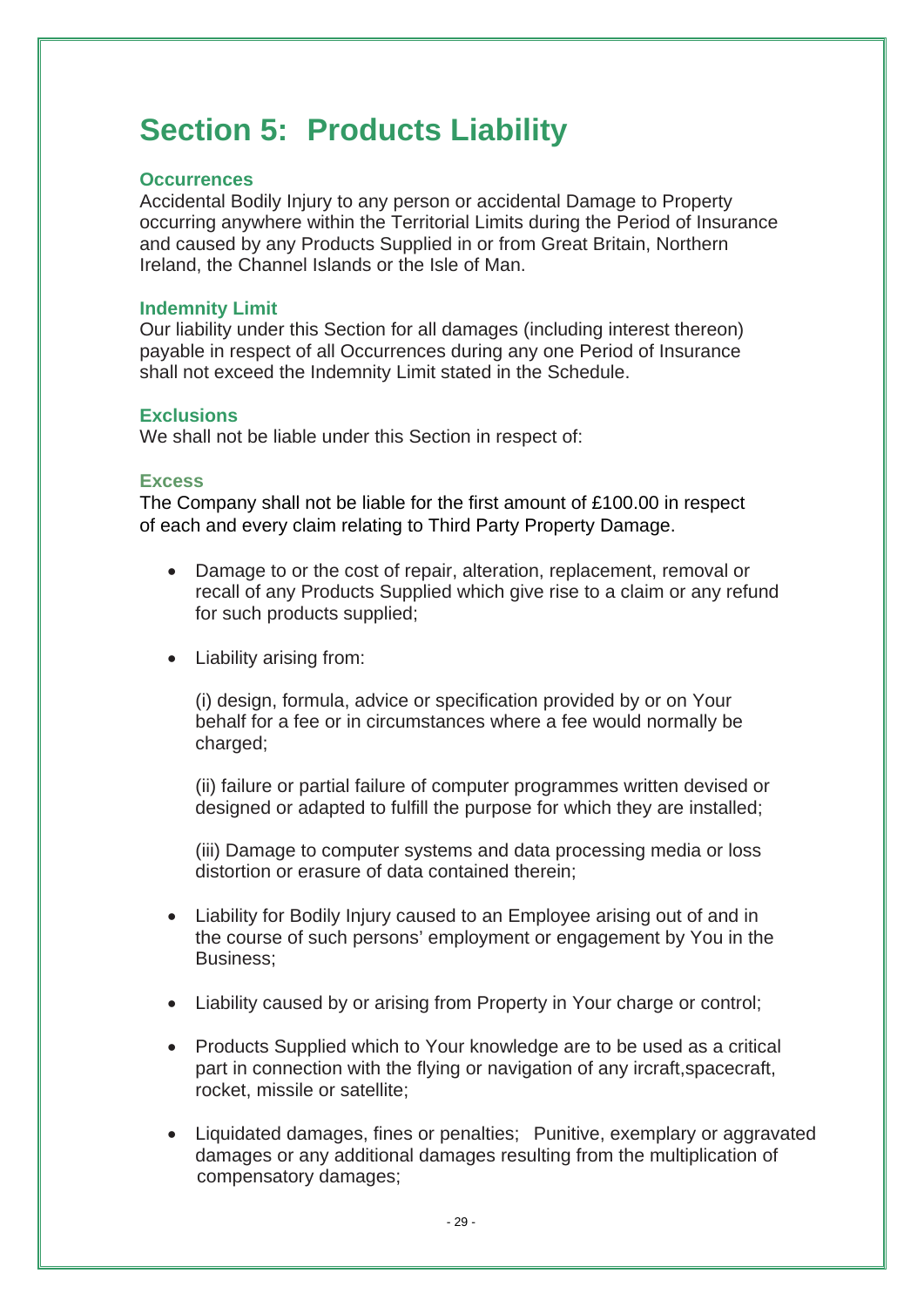all liability in respect of Pollution or Contamination other than caused by a sudden identifiable unintended and unexpected incident which takes place in its entirety at a specific time and place during any one Period of Insurance

provided that:

**(i)** All Pollution or Contamination which arises out of any one incident shall be deemed to have occurred at the time such incident takes place;

**(ii)** Our liability for all damages (including interest thereon) payable in respect of all Pollution or Contamination which is deemed to have occurred during any one Period of Insurance shall not exceed in the aggregate the Indemnity Limit shown in the Schedule;

**(iii)** For the purpose of this Exclusion "Pollution or Contamination" shall be deemed to mean all pollution or contamination of buildings or other structures or of water or land or the atmosphere; and all Damage or Bodily Injury directly or indirectly caused by such pollution or contamination;

 • Products supplied which to Your knowledge are exported to the United States of America and/or Canada and/or their dependencies or trust territories unless otherwise agreed by Us.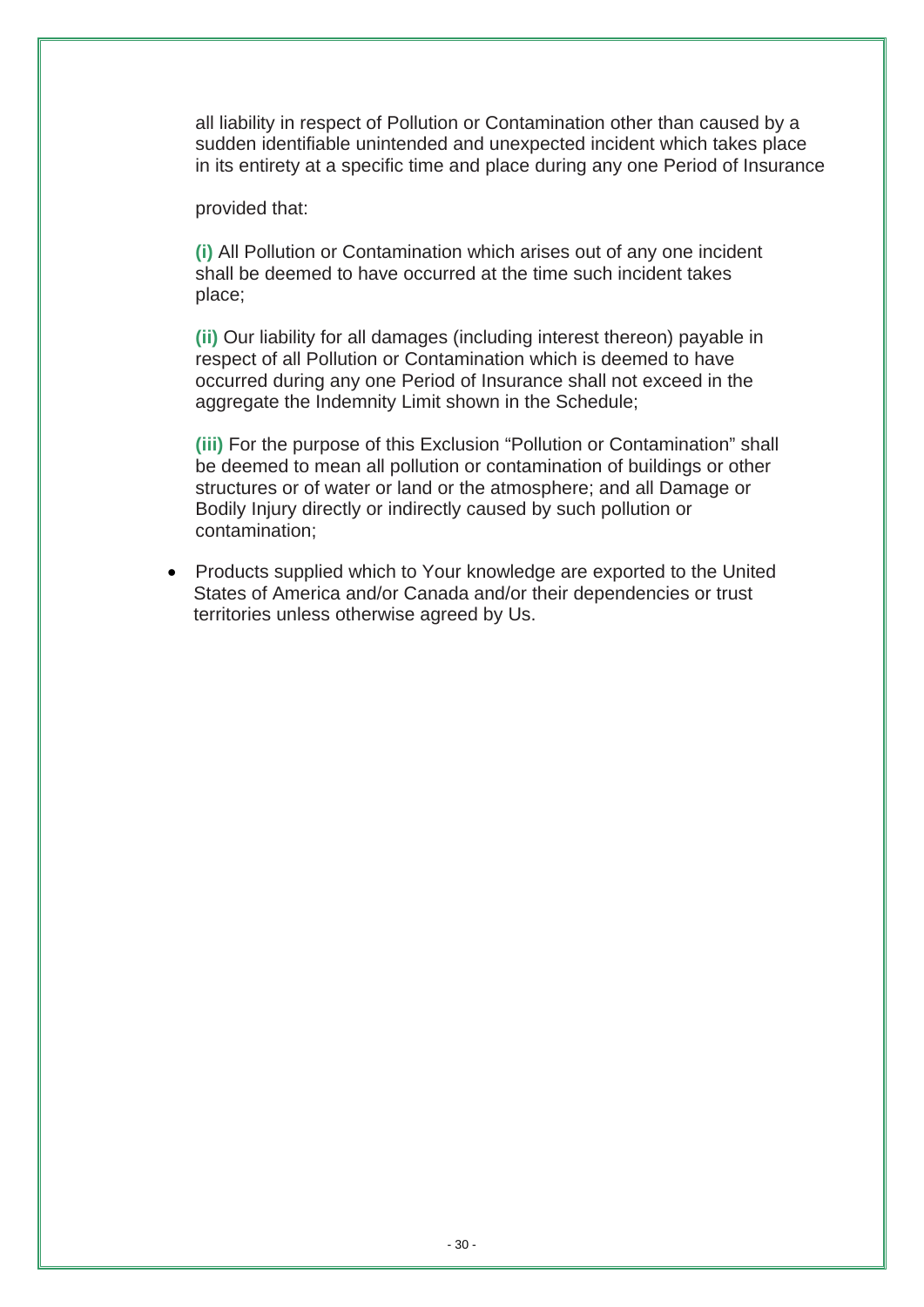### **Policy Extensions Applicable to Sections 3 and 4**

These Section Extensions are subject to the Terms, General Conditions and General Exclusions of the Policy.

#### **1) Claimants Costs and Expenses**

**Underwriters** will provide indemnity against legal liability for all costs and expenses recoverable by any claimant in connection with any claim to which the indemnity expressed in Sections 1 or 2 applies.

#### **2) Defence Costs and Expenses**

**Underwriters** will provide indemnity in respect of all

- a) costs incurred with **our** written consent for legal representation at any
	- i) coroner's inquest or other inquiry in respect of any death.
	- ii) proceedings in any court in respect of any act or omission caused or relating to any occurrence.
- b) other costs and expenses incurred with our written consent in relation to any matter

which may be the subject of indemnity under Sections 1 or 2.

#### **3) Health and Safety at Work Act**

**Underwriters** will provide indemnity to the **Assured** and any of the Assured's **employees** in respect of legal costs and expenses incurred with Underwriters' written consent in the defence of any criminal proceedings brought for a breach of the Health and Safety at Work etc (Northern Ireland) Order 1978 including such legal costs and expenses incurred in an appeal against conviction arising from such proceedings and prosecution costs awarded in connection therewith.

#### Provided that

- a) the proceedings relate to an offence alleged to have been committed during the **period of insurance** and in the course of this **business**.
- b) **Underwriters** shall not provide indemnity in respect of
	- i) fines or penalties of any kind.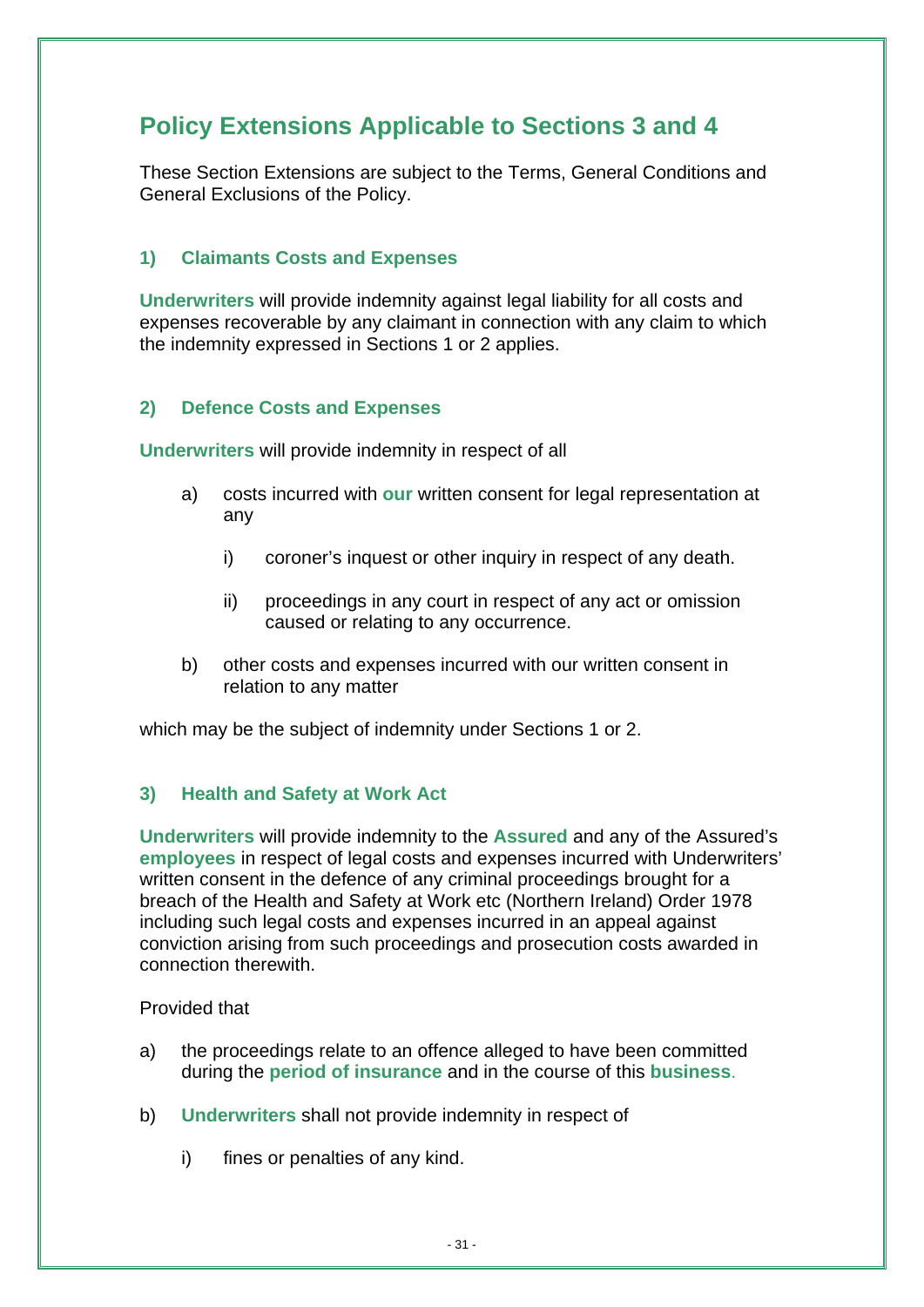- ii) any circumstances for which indemnity is provided by any other insurance.
- iii) proceedings consequent upon a deliberate act by or omission of any person entitled to indemnity under this Policy Extension if the result thereof could reasonably have been expected having regard to the nature and circumstances of such act or omission.
- iv) proceedings which arise out of any activity or risk excluded from this Policy.
- v) proceedings which relate to the health, safety or welfare of any **employee** unless Section 3 is operative at the time when the offence was committed.
- vi) proceedings which relate other than to the health, safety or welfare of any **employee** and other than to **products supplied.**
- vii) proceedings which relate to **products supplied**.
- viii) The **employees** shall as though he/she/they were the **Policyholder** be subject to the Terms, Exclusions and Conditions of this Policy insofar as they can apply.

#### **4) Cost of Court Attendance**

In the event of any **employee** attending court as a witness at **Underwriters'** request in connection with a claim in respect of which the **Assured** are entitled to indemnity under this Policy, **Underwriters** will reimburse the **Assured** up to £100 per day for each day on which attendance is required.

#### **5) Indemnity to Other Persons**

**Underwriters** will also indemnify as if a separate Policy has been issued to each of

- a) **The Assured's** legal personal representatives or any other person entitled to the indemnity under this Policy but only in respect of liability incurred by the **Assured** or such other person.
- b) any **employee** of **The Assured** while acting in connection with the **business** in respect of liability for which the **Assured** would be entitled to indemnify under this Policy if the claim for which indemnity is being sought had been made against the **Assured**.

Provided that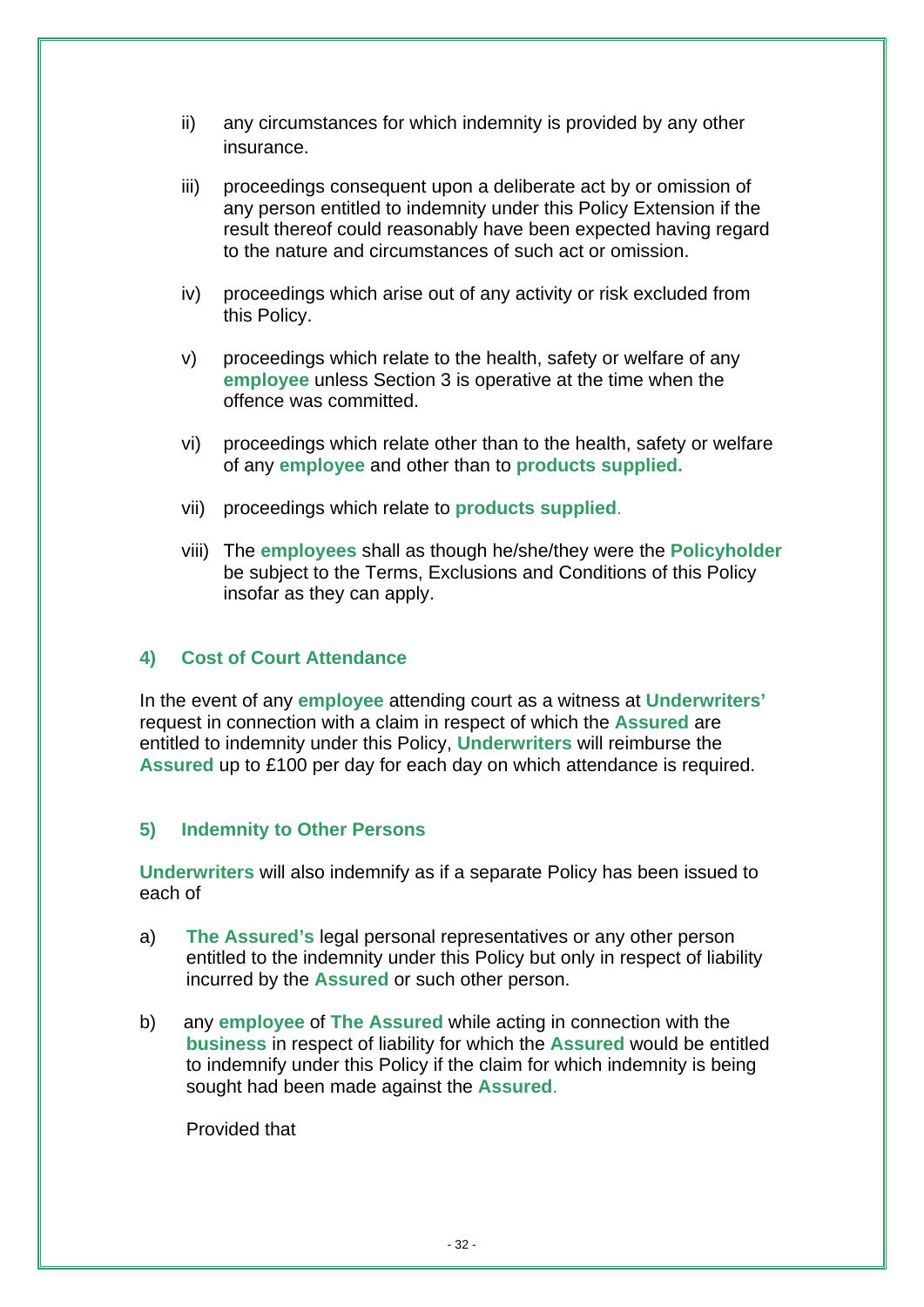- i) any persons specified above shall as though they were the **Policyholder** be subject to the Terms, Exceptions and Conditions of this Policy insofar as they can apply.
- ii) nothing in this General Policy Extension shall increase **our** liability to pay any amount exceeding the limit of indemnity stated in the **schedule** regardless of the number of persons claiming to be indemnified.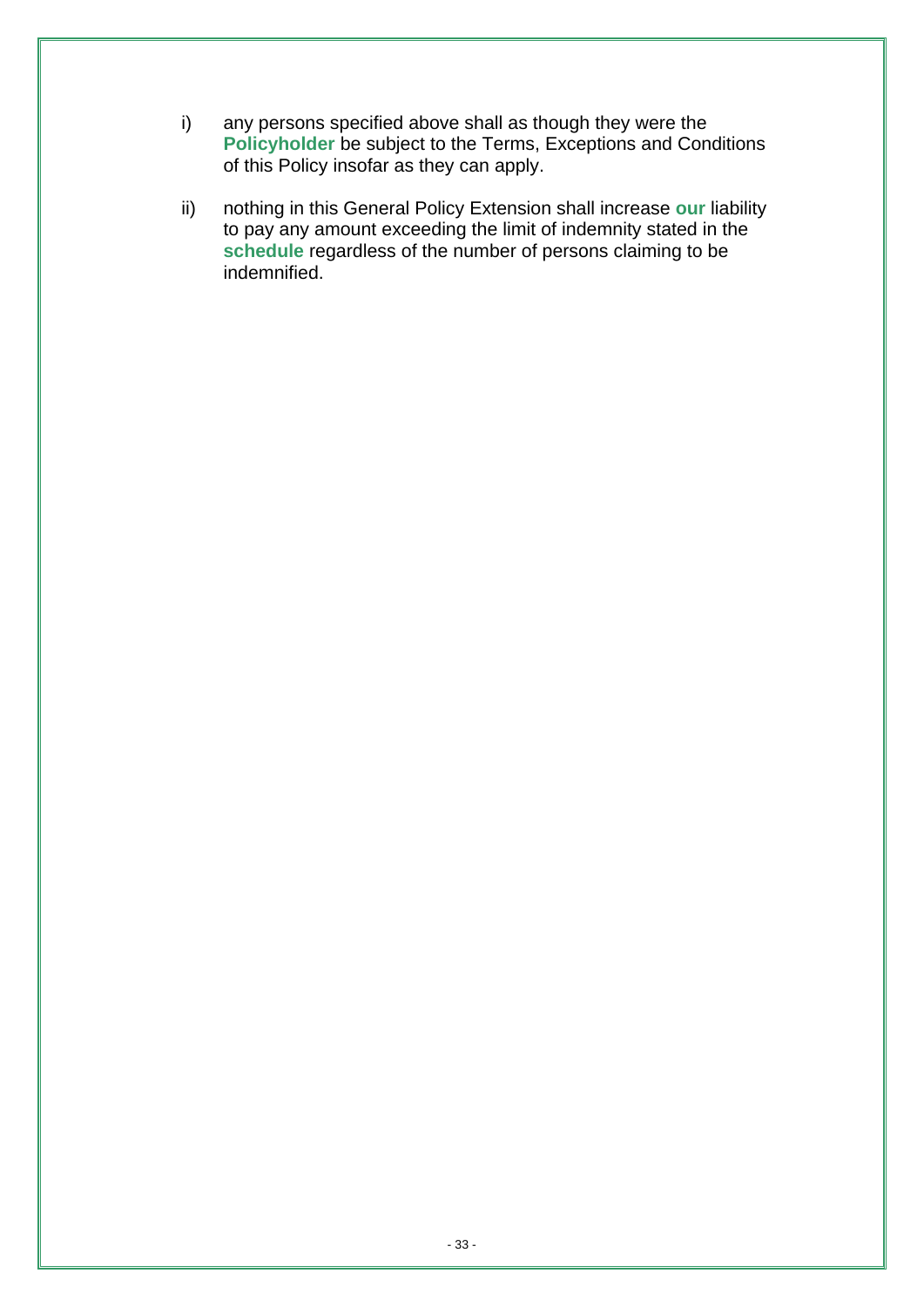# Exclusions Applicable to Sections (3) (4) and (5)

#### **Offshore Exclusion**

Unless indicated as included on the Schedule this insurance does not cover any liability whatsoever arising directly or indirectly out of or resulting from or in consequence of, or in any way involving **Offshore** activities.

#### **Avionics Exclusion**

Any claim arising from work undertaken directly within the avionics and/or aviation industry where the claim relates to bodily injury, property damage or loss of revenue as a result of aircraft being grounded.

#### **Independent Financial Advice Exclusion**

Any claim arising from the provision of Independent Financial Advice as regulated by the Financial Services Authority.

#### **Abuse Exclusion**

Abuse shall mean

- a) Acts of Hurting or Injuring Mentally or Physically by Maltreatment or Ill-Use
- b) Acts of forcing Sexual Activity Rape or Molestation
- c) Repeated or Continuing Contemptuous Coarse or Insulting Words or Behaviours

# Extensions Applicable to Sections (3) (4) and (5)

#### **Offshore Extension**

Underwriters will provide indemnity in respect of "Offshore" activities, subject to the following specific conditions:

i) Employers Liability Insurance will be capped at an inner limit of indemnity of £5,000,000 any one occurrence.

This Extension will only apply where relevant information has been referred to and specifically agreed by underwriters, and the Extension has been confirmed as "INCLUDED", within the Schedule and the additional premium paid.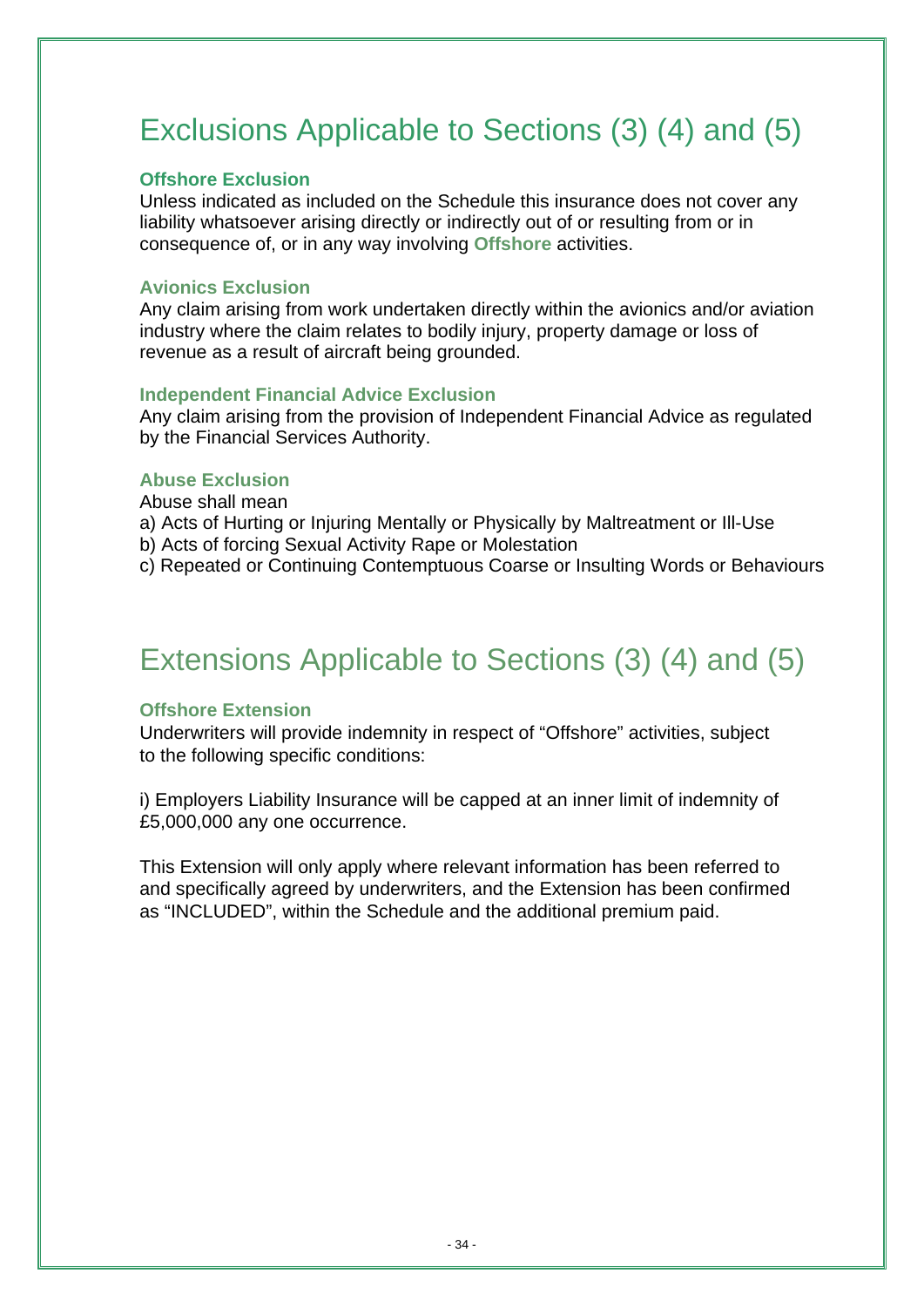#### **Complaints Procedure**

We aim to provide you with a first class service. If we have not delivered the service that you expect or you are concerned with the service provided, we would like the opportunity to put things right.

Initially please raise your concerns with Caunce O'Hara & Company Ltd (Insurance Brokers) who define a complaint as any expression of dissatisfaction, whether oral or written and whether justified or not, about a service or activity provided in connection with this insurance policy. If you have a complaint, please contact Caunce O'Hara & Company Ltd in the first instance.

Mr Christopher Caunce Caunce O'Hara & Company Ltd City Wharf New Bailey Street Manchester M3 5ER Tel No: 0161 833 2100

If your complaint is not resolved or you are not happy with our response and the course of action proposed, you can progress your complaint to our Customer Relations Office. A separate investigation will then be carried out in an attempt to resolve your complaint and a final response issued. However if resolution is not possible they will issue a response within 8 weeks of your original complaint.

Customer Relations Contact Details: Customer Relations Office Royal & Sun Alliance Insurance plc Bowling Mill Dean Clough Industrial Park **Halifax** HX3 5WA

Tel: 0800 1076160 Fax: 01422 325146 e-mail: halifax.customerrelationsoffice@uk.royalsun.com

#### **What to do if you are still not satisfied**

If you are still not satisfied, Royal & Sun Alliance is regulated by the Financial Services Authority whose arbitration service is the Financial Ombudsman Service and you may be able to refer your complaint to them.

Financial Ombudsman Service South Quay Plaza 183 Marsh Wall London E14 9SR

Tel: 0845 0801800 web: www.financial-ombudsman.org.uk

#### **Your rights**

Your rights as a customer to take legal action remain unaffected by the existence or use of any complaints procedures referred to above. However the Financial Ombudsman Service will not adjudicate on any cases where litigation has commenced"